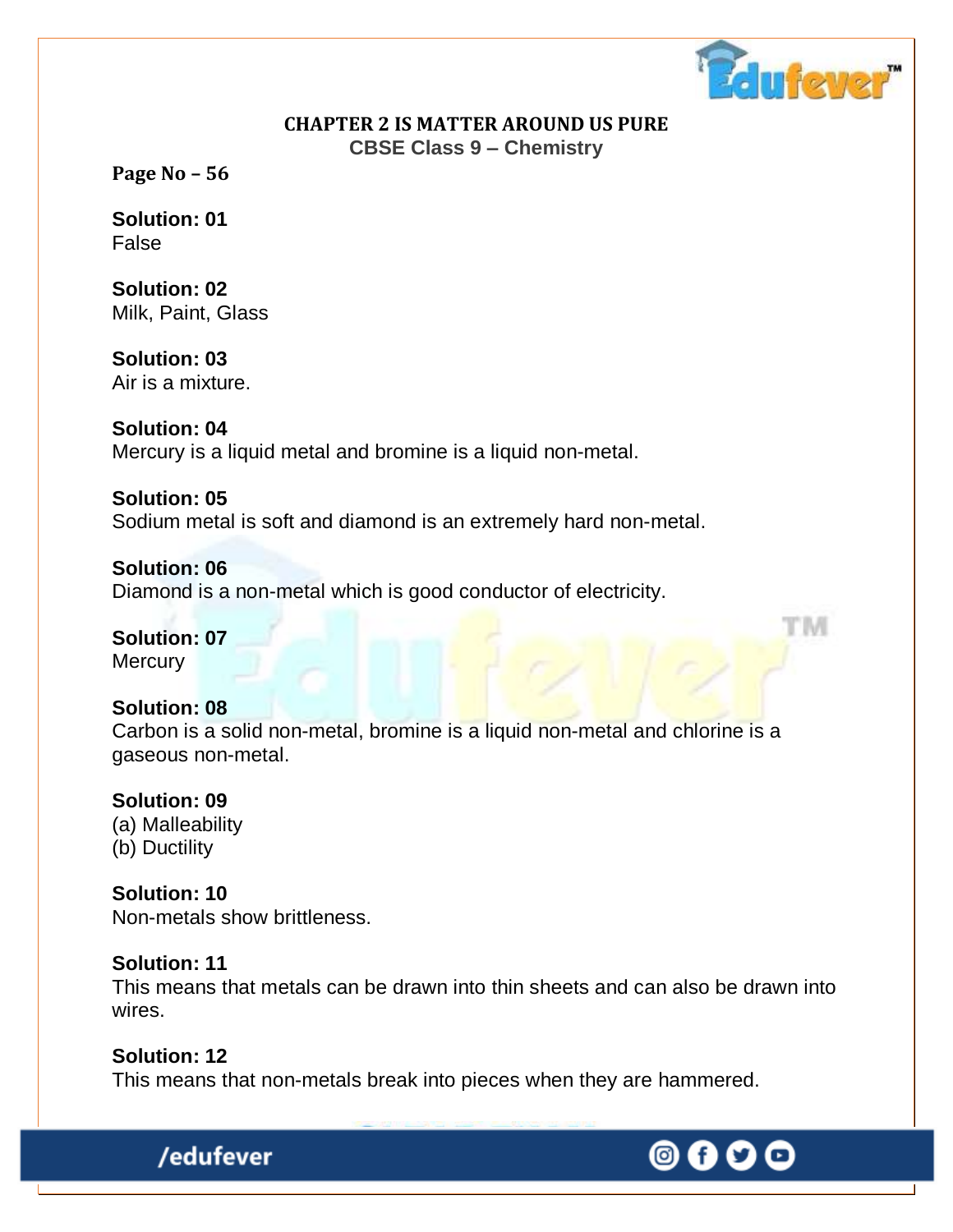

#### **Solution: 13** This means that metals make a ringing sound when we strike them.

## **Solution: 14**

This means that metals are shiny in nature.

# **Solution: 15**

Mixtures.

**Page No – 57**

## **Solution: 16**

The given statement best describes a compound.

## **Solution: 17**

Copper is an element, water is a compound and air is a mixture.

## **Solution: 18**

Mixtures are generally heterogeneous in which there is a boundary separation between different substituents.

Solutions are homogeneous mixtures in which no separation is visible between different materials.

## **Solution: 19**

**Metalloids** 

## **Solution: 20**

- (a).An element is made up of only one kind of atoms.
- (b).Brine is a mixture whereas alcohol is a compound.
- (c).Brass is an alloy which is considered a mixture.
- (d).The three important metalloids are boron ,silicon and germanium.
- (e).The elements which are sonorous are called metals.

#### **Solution: 21** (i). H2O – Compound (ii). He – Element (iii). Cl2 – Element

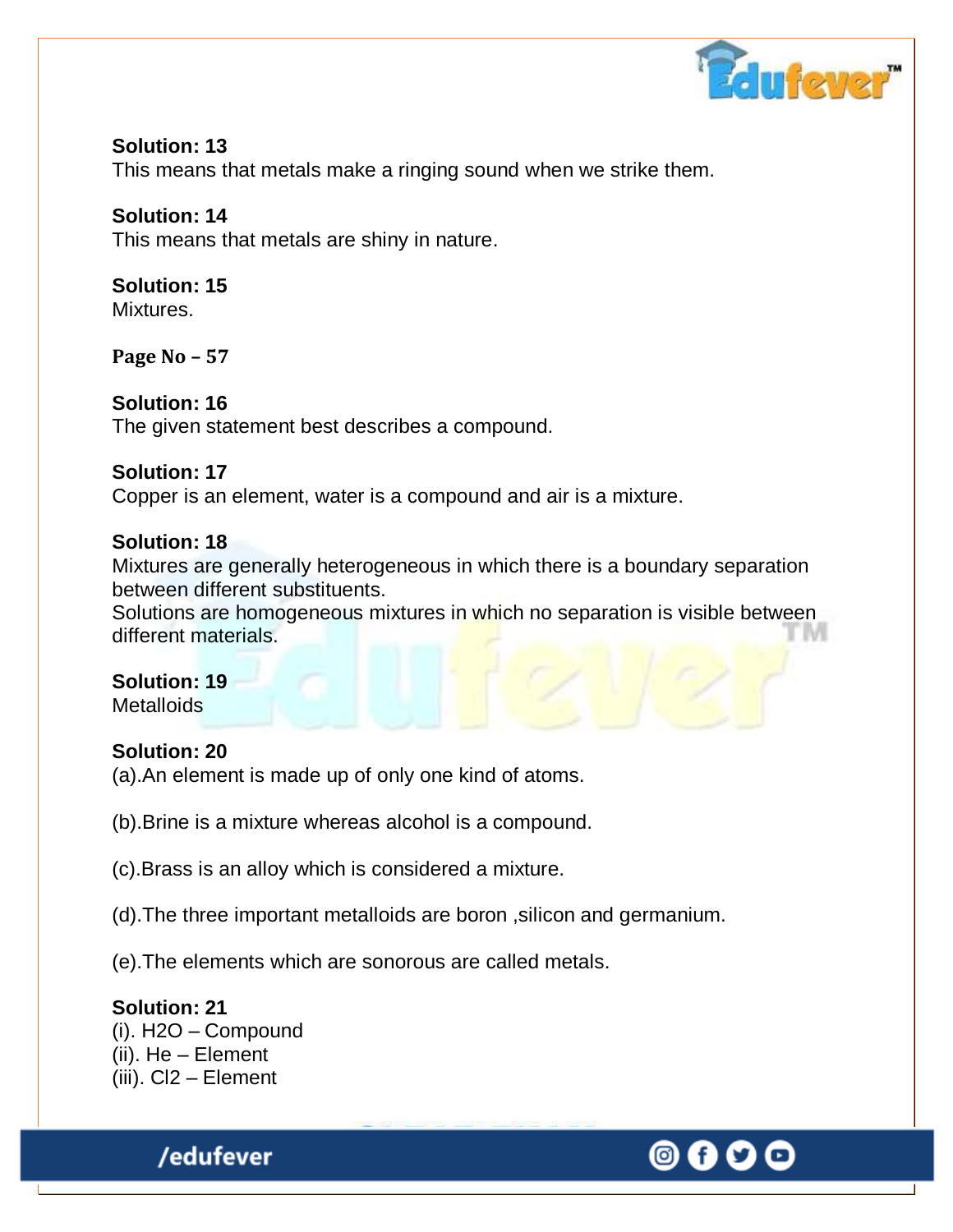

rм

(iv). CO – Compound (v). Co – Element

**Solution: 22** Elements – Iron, Sulphur, Sodium and Carbon Compounds – Iron sulphide, Chalk, Washing Soda and Urea

#### **Solution: 23**

Sugar contains carbon, hydrogen and oxygen. Common salt contains sodium and chlorine.

#### **Solution: 24**

A pure substance is one which is made up of only one kind of atoms or molecules.

Examples – Oxygen and sugar.

#### **Solution: 25**

Two types of pure substances – (i). Pure substance made up of same kind of atoms. Example – Sulphur

(ii). Pure substance made up of same kind of molecules. Example – Water

**Solution: 26**

Ice, iron, hydrochloric acid, calcium oxide and mercury are the pure substances

#### **Solution 27**

Mixture is another name for impure substances. Examples – Milk and sea-water.

#### **Solution 28**

Elements: Mercury, Iron, Diamond, Nitrogen, Graphite, Hydrogen, Oxygen and chlorine.

#### **Solution 29**

Air is a mixture because-

(i). Air can be separated into its constituents like oxygen, nitrogen, etc. by physical process of fractional distillation.

(ii). Air shows the properties of all the gases present in it.

(iii). Liquid air does not have a fixed boiling point.

Water is compound because –

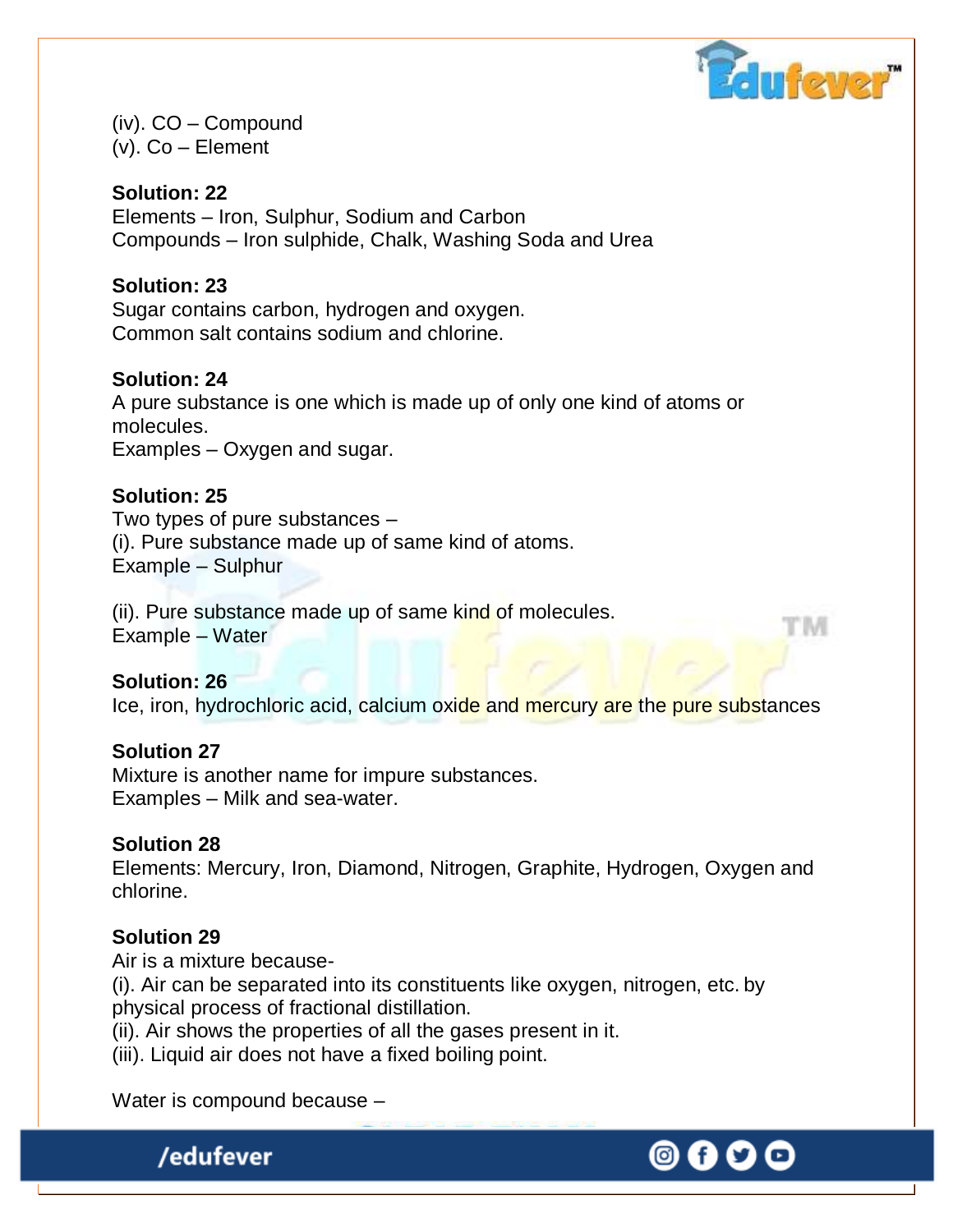

'N

O f

(i). Water cannot be separated into its constituents, hydrogen and oxygen by physical methods.

(ii). Heat and light are given out when water is prepared by burning hydrogen in oxygen.

(iii). Water has standard b.p. of 100oC under standard atmospheric pressure.

## **Solution: 30**

Two solid elements at room temp. – Iron and copper Two liquid elements at room temp. – Mercury and bromine Two gaseous elements at room temp. – Hydrogen and oxygen

## **Solution: 31**

Hydrogen and oxygen cannot be split up into two or more simpler substances by applying heat, light or electric energy.

Whereas, water can be split up into hydrogen and oxygen by applying electric energy, so it is not an element.

## **Solution: 32**

All the elements can be divided into following three groups-

(i). Metals ; Iron and copper

(ii).Non-metals ; Carbon and sulphur

(iii).Metalloids ; Boron and silicon

## **Solution: 33**

Metals are malleable and ductile whereas non-metals are not.

## **Solution: 34**

(i). Malleability – Metals show this property but non-metals don"t.

(ii). Ductility – Metals show this property but non-metals don"t.

(iii). Electrical conductivity – Metals are good conductors of electricity whereas non-metals are bad conductors except graphite.

## **Solution: 35**

Aluminium is malleable, ductile and sonorous, so it is a metal.

## **Solution: 36**

(a). Copper is ductile so it is used for making wires.

(b). Graphite is the only non-metal which conducts electricity so it can be used to make electrodes.

## **Solution: 37**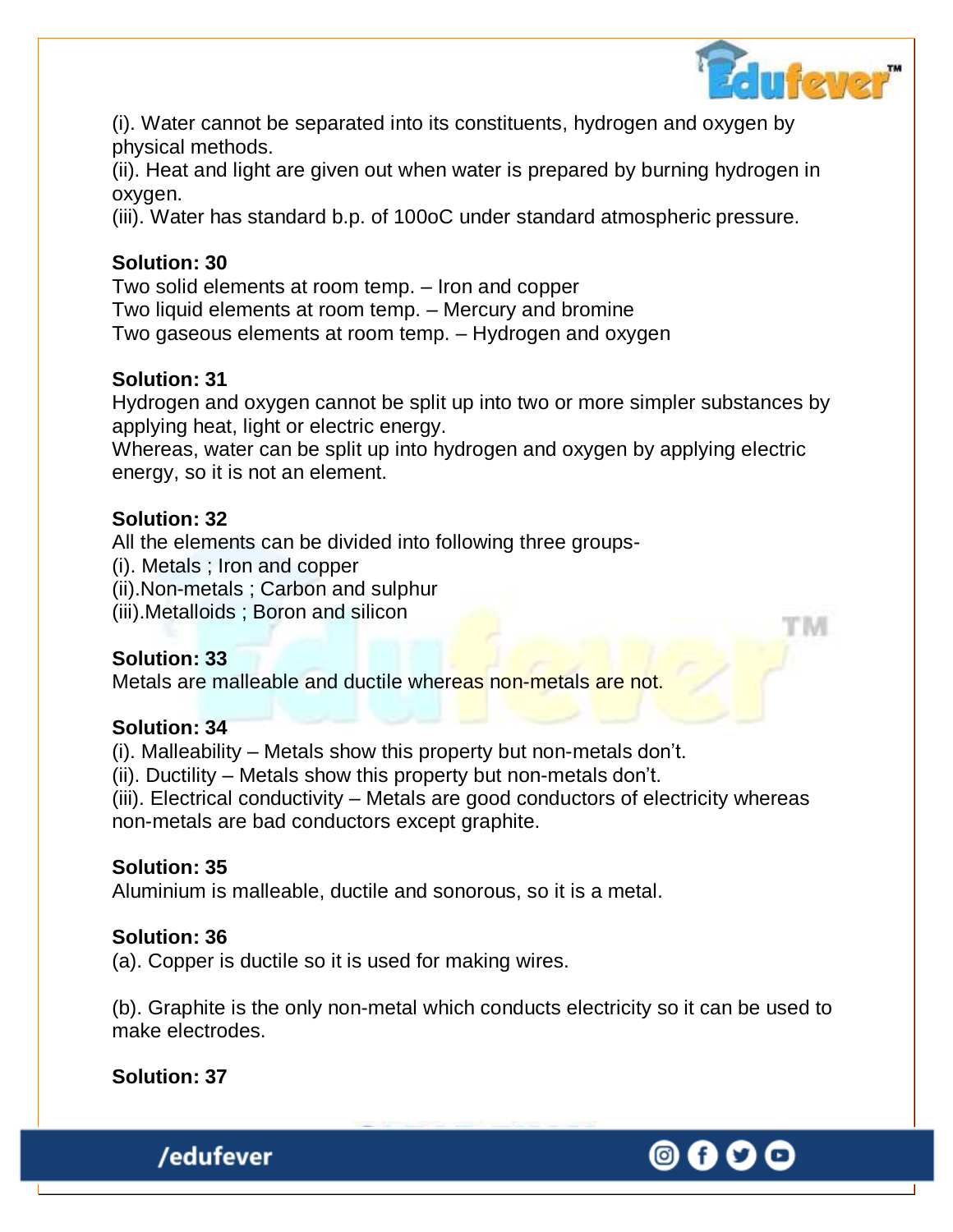

M

We can check this by evaporating the given colourless liquid. If nothing is left behind then the colourless liquid is pure water.

## **Solution: 38**

Sea-water and Soda-water.

## **Solution: 39**

Air is a mixture because-

(i). Air can be separated into its constituents like oxygen, nitrogen, etc. by physical process of fractional distillation.

(ii). Air shows the properties of all the gases present in it.

(iii). Liquid air does not have a fixed boiling point.

## **Solution 40**

Water is a compound because –

(i). Water cannot be separated into its constituents, hydrogen and oxygen by physical methods.

(ii). Heat and light are given out when water is prepared by burning hydrogen in oxygen.

## **Solution: 41**

A compound is a substance made up of two or more elements chemically combined in a fixed proportion by mass.

NaCl cannot be separated into its constituents by physical process and the properties of NaCl is completely different from that of Na and Cl, so NaCl is a compound and not a mixture.

## **Solution: 42**

A mixture is a substance which consists of two or more elements or compounds not chemically combined together.

As energy is neither evolved nor absorbed during the formation of sugar solution and a sugar solution shows properties of both sugar and water so sugar solution is a mixture not a compound.

## **Solution: 43**

Brass is a mixture because-

(i). It shows the properties of its constituents, copper and zinc.

(ii). It has a variable composition.

## **Solution: 44**



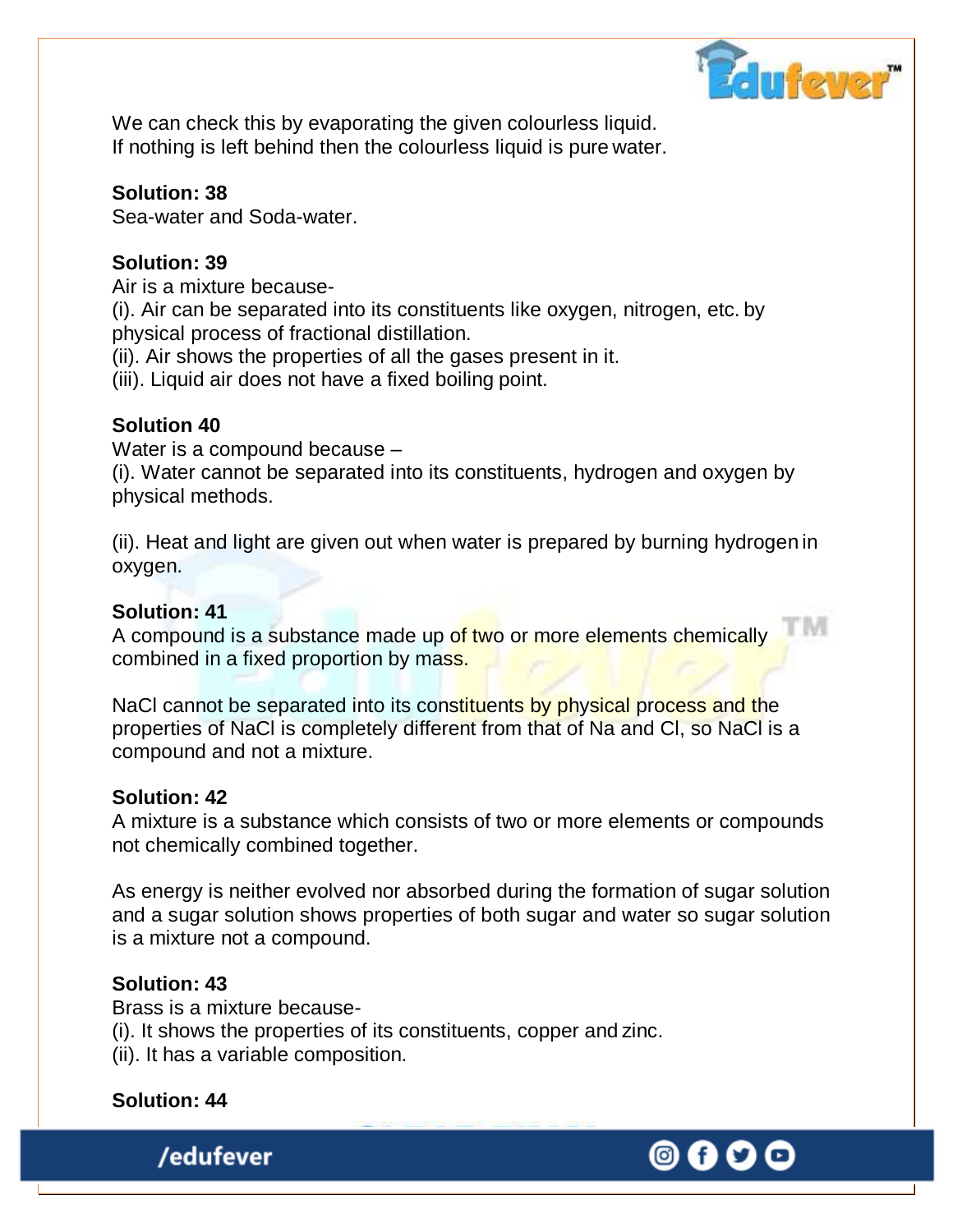

| <b>MIXTURES</b>                                                                                                     | COMPOUNDS                                                                   |
|---------------------------------------------------------------------------------------------------------------------|-----------------------------------------------------------------------------|
| 1. A mixture can be separated into<br>constituents by the physical processes. Into its constituents by the physical | 1. A compound cannot be separated<br>processes.                             |
| 2. A mixture shows the properties of                                                                                |                                                                             |
| its constituents.                                                                                                   | 2. The properties of a compound are<br>entirely different from those of its |
| 3. Energy is usually neither given out<br>nor absorbed in the preparation of a                                      | constituents.                                                               |
| mixture.                                                                                                            | 3. Energy is usually given out or<br>absorbed during the preparation of a   |
| 4. The composition of a mixture is<br>variable.                                                                     | compound.                                                                   |
|                                                                                                                     | 4. The composition of a compound is                                         |
| 5. A mixture does not have a fixed<br>melting point, boiling point, etc.                                            | fixed.                                                                      |
|                                                                                                                     | 5. A compound has a fixed melting,<br>boiling point, etc.                   |

## **Solution: 45**

As energy is neither evolved nor absorbed during the formation of salt solution and a salt solution shows properties of both salt and water so salt solution is a mixture not a compound. M

#### **PAGE No 58**

#### **Solution: 46**

Similarity: In both the cases, the mixture can be separated into their constituents by physical methods.

Difference: No separation is visible in the mixture of sugar and water whereas separation is visible in mixture of sand and sand.

#### **Solution: 47**

Evaporate both the liquids separately.

A pure compound will evaporate completely, leaving no residue whereas solution will not be evaporated completely, i.e. some residue will be left behind.

#### **Solution: 48**

(a). Iodine is a lustrous non-metal.

(b). Oxygen is a non-metal required for combustion.



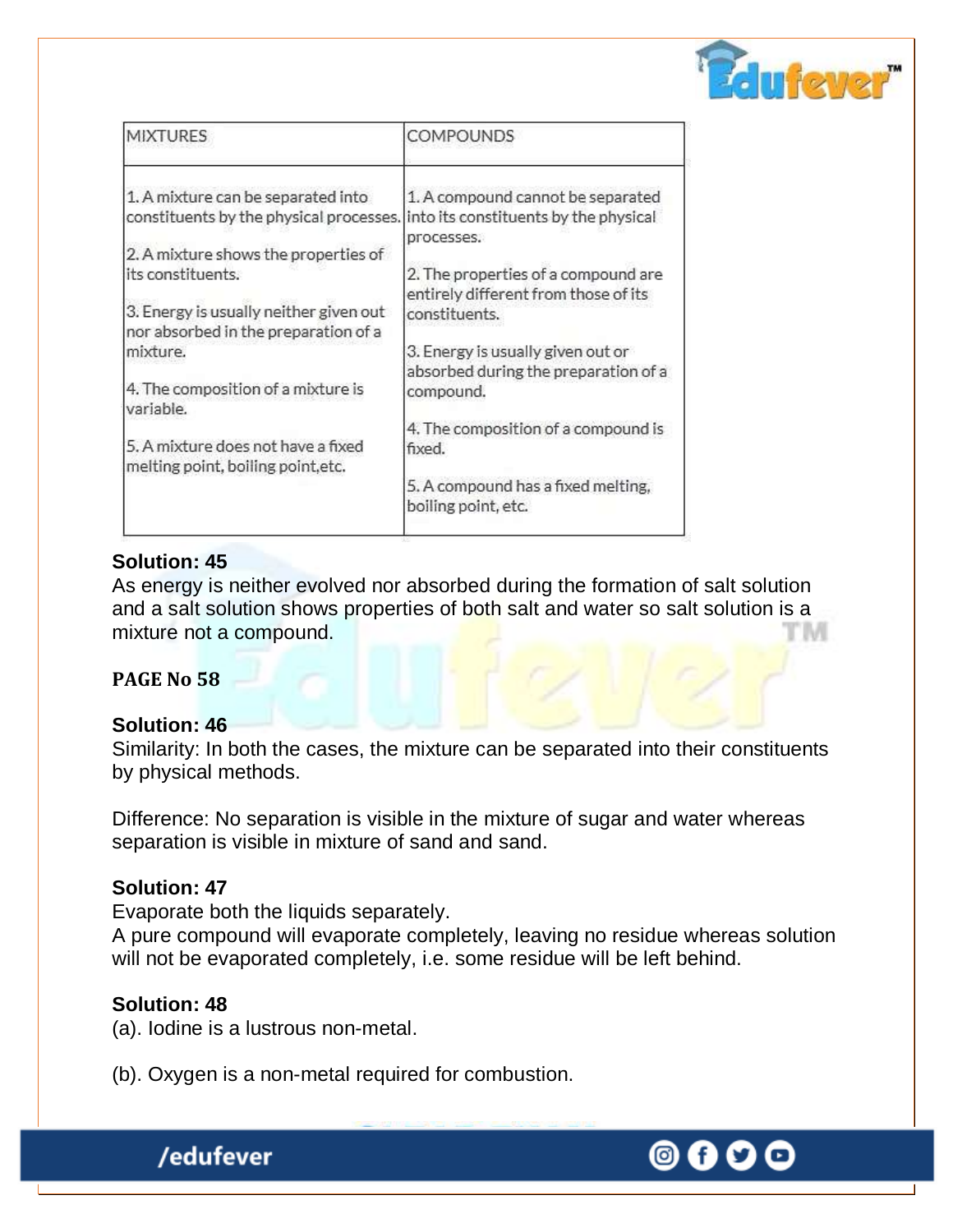

(c). Allotrope of carbon forms good conductor of electricity. That allotrope is graphite.

**(d).** Silicon

(e). Carbon

## **Solution: 49**

- (a). Sodium
- (b). Mercury
- (c). Mercury
- (d). Sodium
- (e). Gold

### **Solution: 50**

Chlorine gas, Aluminium foil, Iodine vapour, Graphite, Sulphur powder, Diamond are not compounds.

### **Solution: 51**

(a). Those mixtures in which the substances are completely mixed together and are indistinguishable from one another, are called homogeneous mixtures. They have a uniform composition throughout its mass. All the homogeneous mixtures are called solutions.

Examples- Sugar solution, salt solution, copper sulphate solution, etc.

Those mixtures in which the substances remain separate and one substance is spread throughout the other substance as small particles, droplets or bubbles, are called heterogeneous mixtures. Heterogeneous mixture does not have a uniform composition throughout its mass. Example- Starch solution, soap solution.

(b). Homogeneous mixtures – Soda water, air, vinegar, alcohol and water mixture, sugar and water mixture, Copper sulphate solution. Heterogeneous mixture – Wood, petrol and water mixture, chalk and water mixture.

#### **Solution: 52**

(a).(i).Elements – An element is a substance which cannot be split up into two or more simpler substances by the usual chemical methods of applying heat, light or electricity.

Ex. Hydrogen, Oxygen

/edufever

(0) (f)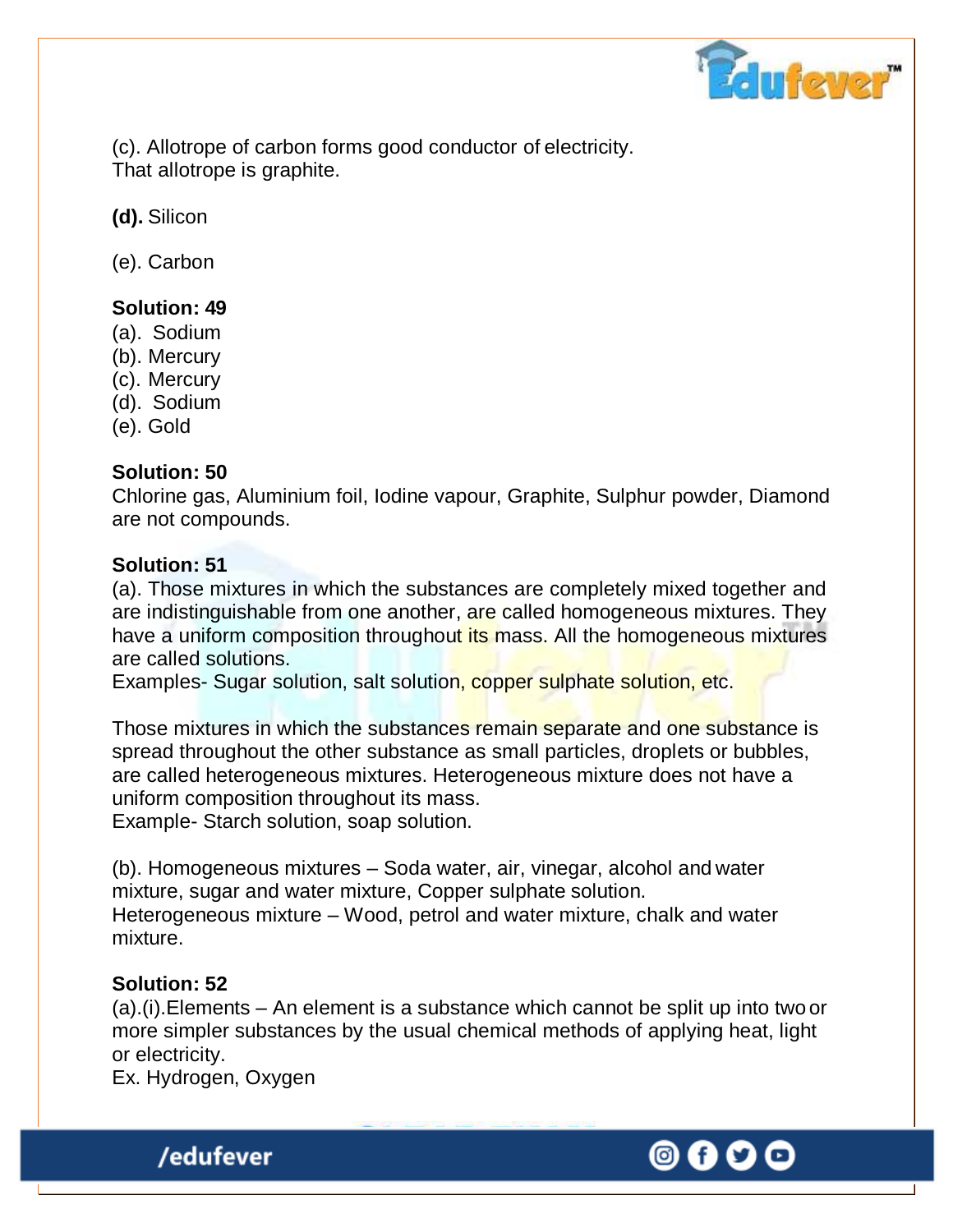

(ii). Compounds – A compound is a substance made up of two or more elements chemically combined in a fixed proportion by mass. Ex. Sodium chloride, calcium carbonate

(iii). Mixtures – A mixture is a substance which consists of two or more elements or compounds not chemically combined together.

(b). Elements – Gold, Diamond, Graphite

Compounds – Common salt, Sea water, Marble Mixtures – Brass, Sand, Petroleum, Chalk, Air

### **Solution: 53**

(i). METALS – A metal is an element that is malleable, ductile and conducts electricity.

Example – Iron, Copper

(ii). NON-METALS – A non metal is an element that is neither malleable, nor ductile and does not conducts electricity.

Example – Carbon, Sulphur

(iii). METALLOIDS – The elements which show some properties of metals and some other properties of non-metals are called metalloids.

Example – Boron, Silicon, Helium, Magnesium, Copper

(b). Metals – Mercury, Sodium, Non-metals – Diamond, Sulphur, Iodine, Carbon, Boron Metalloids – Silicon, Germanium

## **Solution: 54**

(a). Mixtures – A mixture is a substance which consists of two or more elements or compounds not chemically combined together. Examples – Air, gun powder.

(b). Homogeneous mixtures- Those mixtures in which the substance are completely mixed together and are indistinguishable from one another, are called homogeneous mixtures.

Examples- Sugar solution, copper sulphate solution.

Those mixtures in which the substances remain separate and one substance is spread throughout the other substance as small particles, droplets or bubbles, are called heterogeneous mixtures.

Example- Starch solution, soap solution.

/edufever

(c). Other name for homogeneous mixtures is SOLUTIONS.

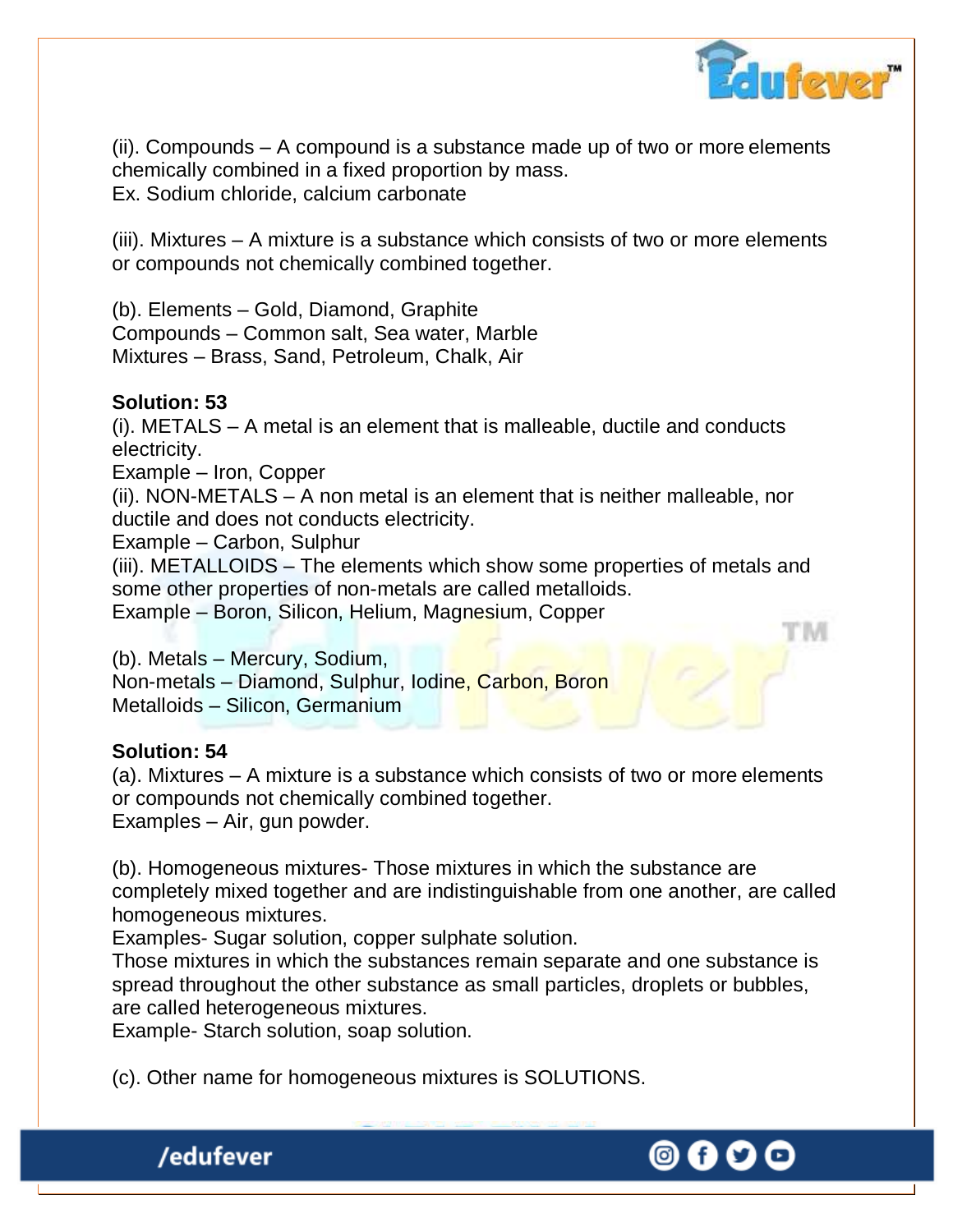

'M

#### **Solution: 55**

(a). Three general classes of matter are elements, compounds and mixtures. Element – Hydrogen Compound – Sodium chloride Mixtures – Salt solution

## (b).



## **PAGE No 59**

## **Solution: 71**

Steam does not belong to the set. This is because all other are elements while steam is a compound.

#### **Solution: 72**

- (a). B is a mixture (Fe  $+$  S)
- (b). C is a compound (Iron sulphide)
- (c). (i). D is hydrogen sulphide gas (ii). E is hydrogen gas
- (d). Gas D has a rotten egg like smell.
- (e). Gas E burns with a "pop" sound.

## **Page No: 60**

#### **Solution: 73**

- (a). X must be a mixture. Salt solution is a substance like X.
- (b). Y must be an element. Oxygen is a substance like Y.
- (c). Z must be a compound. Water is a substance like Z.
- (d). Formation of Z (a compound) involves absorption or release of an

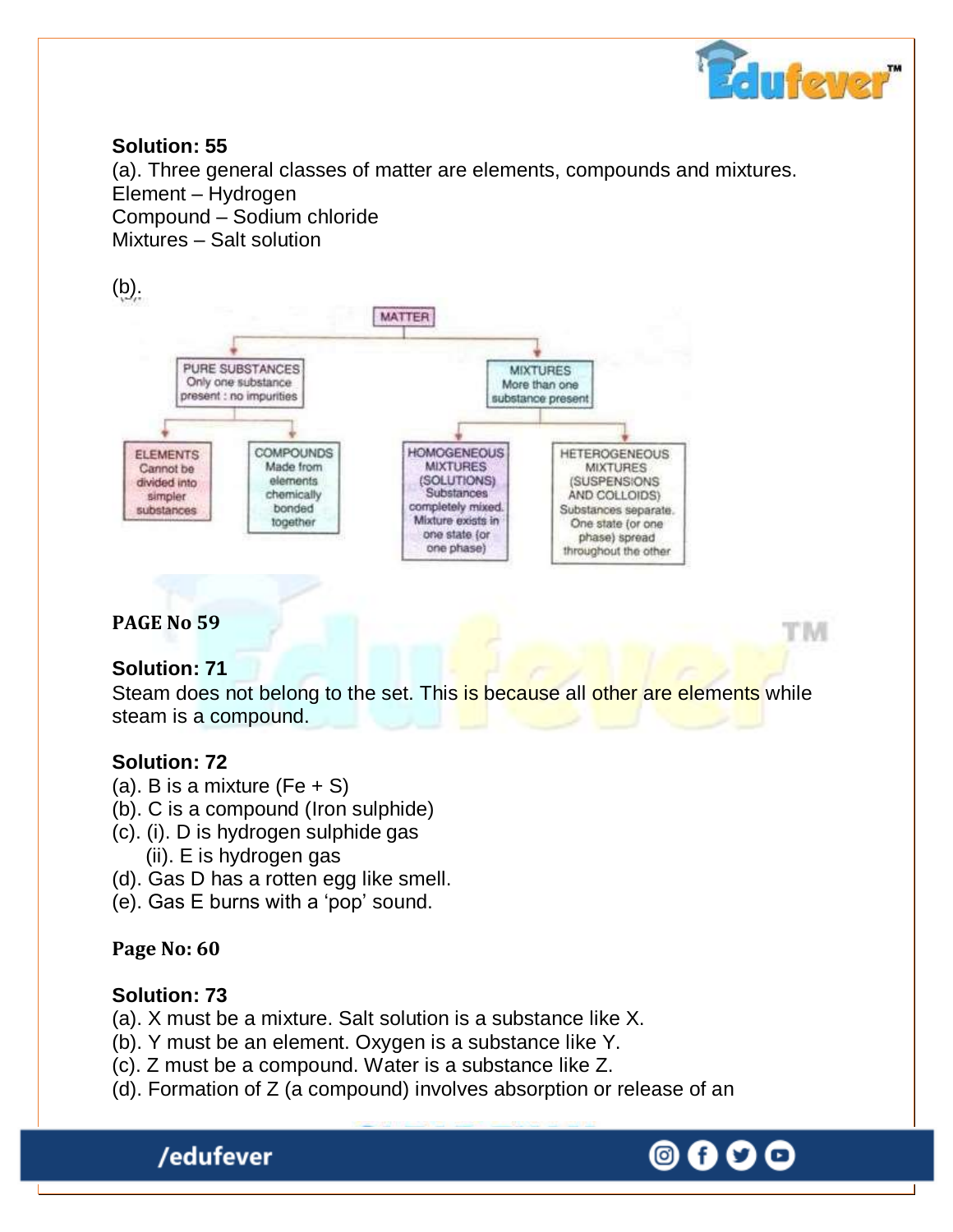

'N

appreciable amount of energy.

(e). The three groups are metals, non-metals and metalloids.

## **Solution: 74**

- (a). Group of materials P is elements.
- (b). Q is a non-metal. Example Carbon and sulphur.
- (c). R is a metal. Example Copper and Aluminium.
- (d). S is a metalloid. Example Boron and Silicon.
- (e). R (metals) are malleable and ductile.

## **Solution: 75**

- (a). B could be an element. It is mercury.
- (b). C could be the mixture. It is a salt solution.
- (c). A could be a compound. It is an alcohol.
- (d). Solid D is Sodium Chloride.
- (e). Liquid E is water.

#### **Page No 79**

### **Solution: 1**

(a)Solution (b)Suspension

## **Solution: 2**

**Solution** 

#### **Solution: 3**

Soap solution will scatter light because in true solution i.e. sugar solution, the solute particles are so small that they cannot scatter light rays while in soap solution particles are big enough to scatter light.

# **Solution: 4**

**Heterogeneous** 

**Solution: 5** Percentage method

#### **Solution: 6**

Mass of water  $=$  Mass of solution  $-$  Mass of salt (solute)  $= 100 - 15 = 85$  g

**Solution: 7**

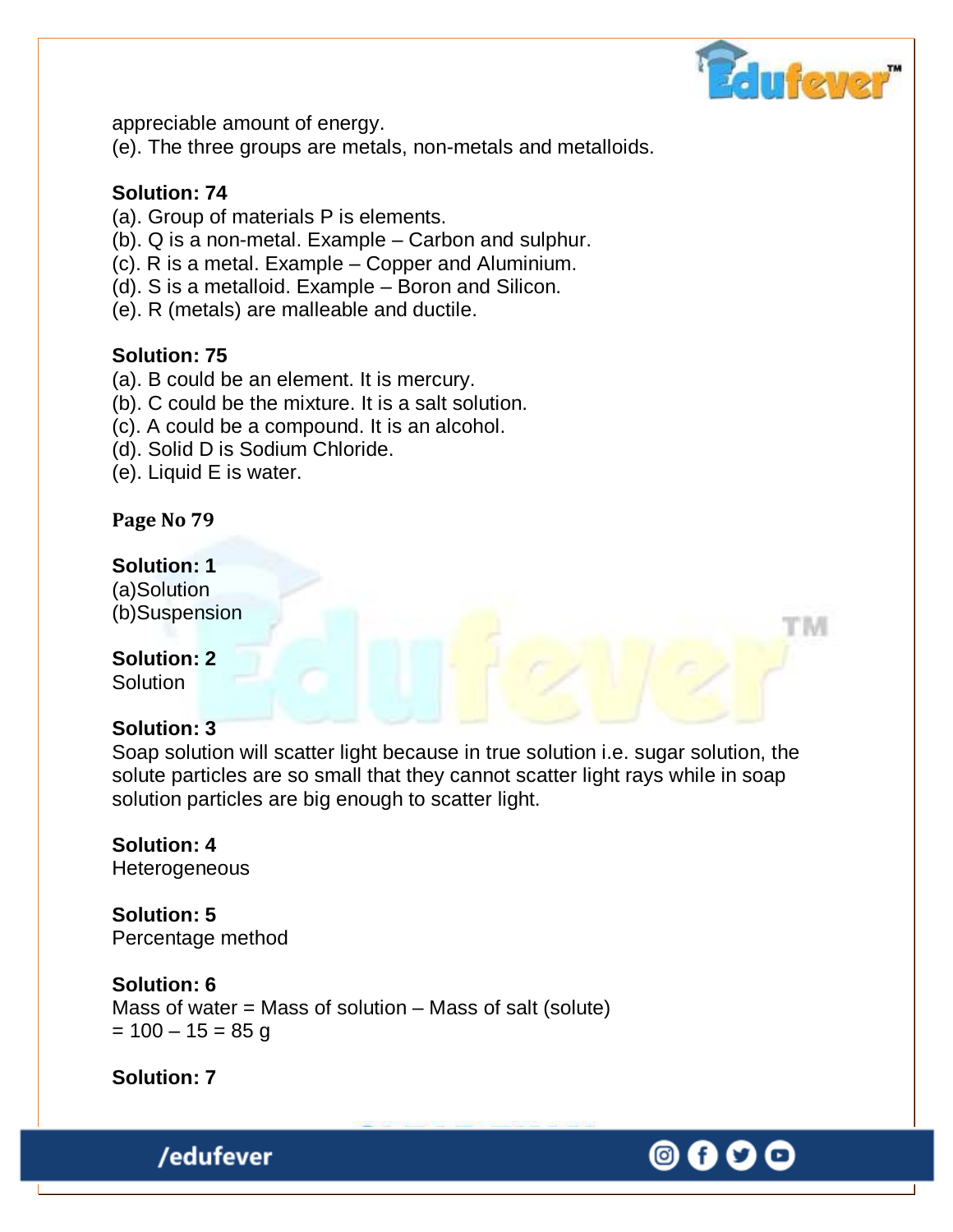

M

[O]

Concentration of solution =  $\frac{\text{Volume of solute}}{\text{Volume of solution}} \times 100$ 

So, Volume of solution = 100 ml Volume of water = Volume of solution – Volume of solute (alcohol)  $= 100 - 12 = 88$  ml

## **Solution: 8**

(a) A 5 per cent sugar solution means that 5g of sugar is dissolved in 95 g of water.

## **Solution: 9**

(a) A 15% alcohol solution means 15mL alcohol and 85mL water Solution 10

Concentration =  $\frac{\text{Mass of solute}}{\text{Mass of solution}} \times 100$ Given: Mass of salt = 2.5 g and mass of water = 50 g So, total mass of solution =  $50 g + 2.5 g = 52.5 g$ . Hence, Concentration =  $\frac{2.5}{52.5} \times 100 = 4.76\%$ 

## **Solution: 11**

Given mass of urea  $= 16$  g And, mass of solution  $= 120$  g

**So,**<br>Concentration of solution =  $\frac{Massofsolute}{Massofsolution} \times 100$  $=\frac{16}{120} \times 100 = 13.33\%$ 

**Solution: 12** Given volume of alcohol  $= 5.6$  mL And, volume of water  $= 75$  mL So, volume of solution = 75 mL + 5.6 mL = 80.6 mL<br>Concentration of solution =  $\frac{\text{Volume of solute}}{\text{Volume of solution}} \times 100$  $=\frac{5.6 \text{ mL}}{80.6 \text{ m}} \times 100 = 6.9\%$ 

**Solution: 13**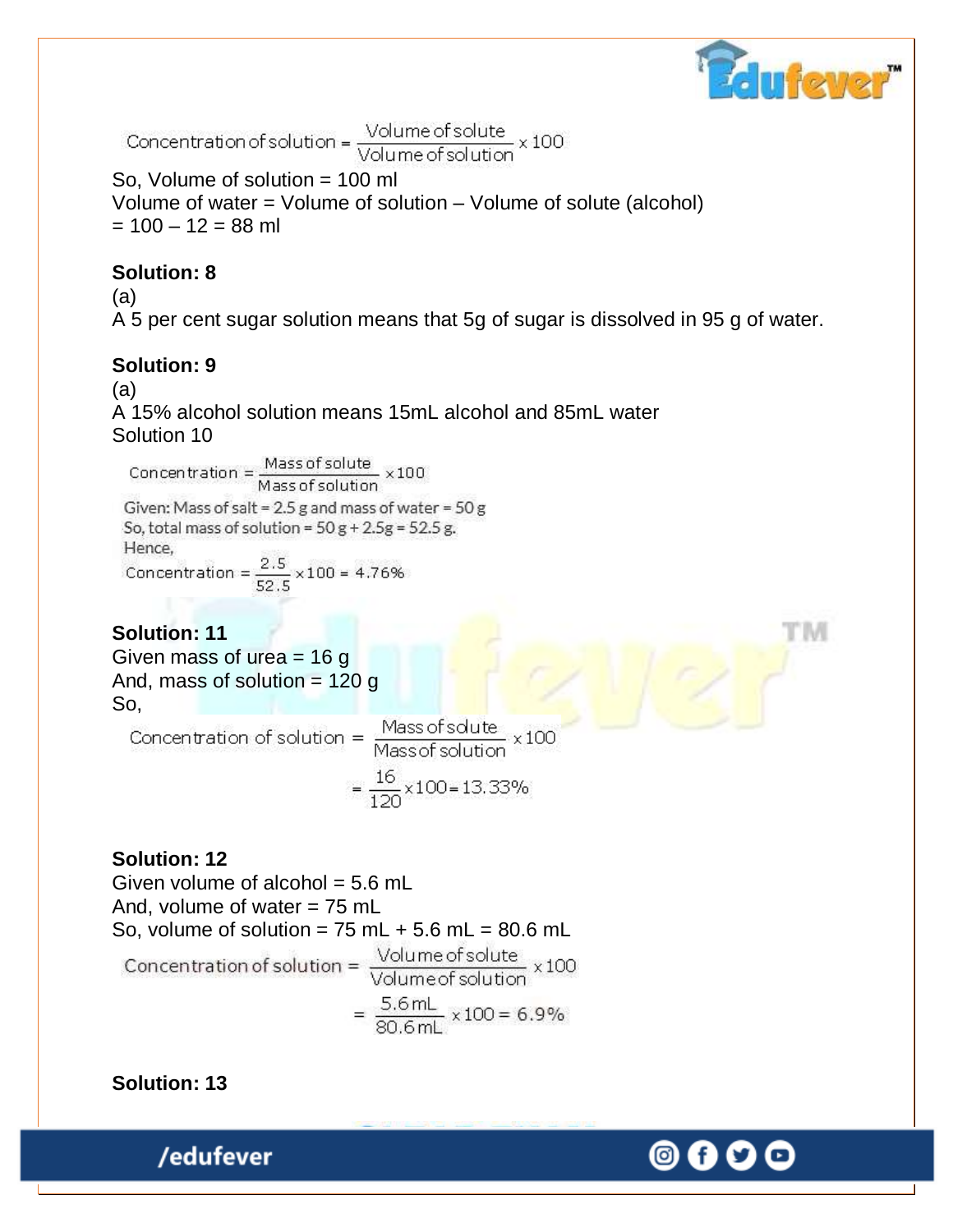

M

Given volume of acetone = 25 mL And, volume of solution = 150 mL Concentration of solution= $\frac{\text{Volume of} \times 100}{\text{Volume of} \times 100}$ 

 $=\frac{25}{150} \times 100 = 16.6$  %

## **Solution: 14**

When the temperature of a saturated sugar solution is increased, it becomes unsaturated.

## **Solution: 15**

Unsaturated solution contains less solute at a given temperature and pressure.

## **Solution 16**

Physical change-Vaporisation(water changes to water vapour or steam) Chemical change-Electrolysis(i.e.water forms hydrogen and oxygen)

# **Solution 17**

(a)True

(b)False

**PAGE NO 80**

**Solution 18** Colloid

**Solution 19** Soap solution

**Solution 20** (a) Colloidal; true

(b) Heterogeneous; centrifugation

## **Solution: 21**

(a)Solute-The substance which is dissolved in a liquid to make a solution is called as solute.

(b)Solvent-The liquid in which solute is dissolved is known as solvent.

**Solution: 22**

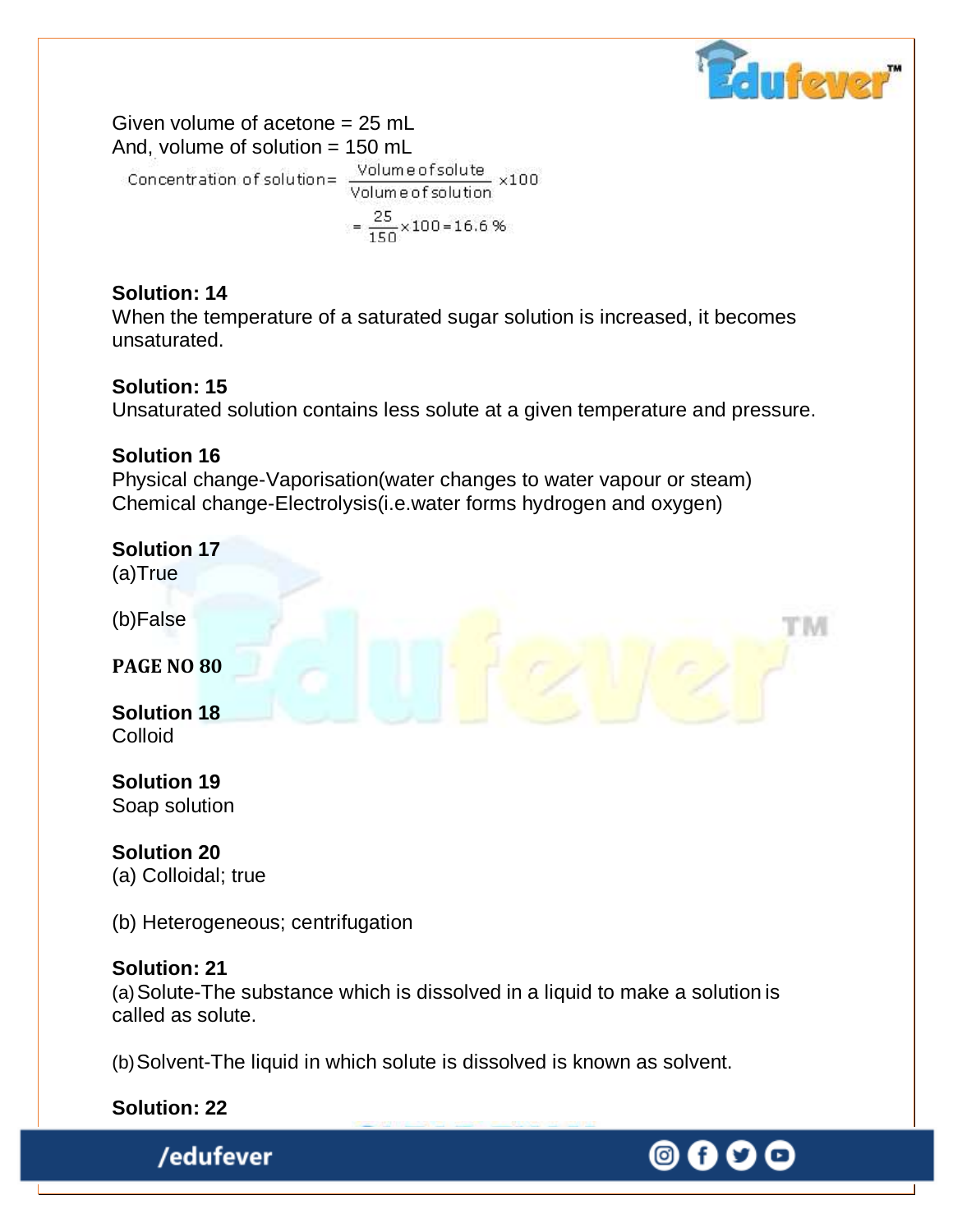

A solution is a homogeneous mixture of two or more substances whereas a colloid is a kind of solution in which the size of solute particles is intermediate between those in true solutions and those in suspensions.

#### **Solution: 23**

A colloid is a kind of solution in which the size of solute particles is intermediate between those in true solutions and those in suspensions whereas a suspension is a heterogeneous mixture in which the small particles of a solid are spread throughout a liquid without dissolving in it.

#### **Solution: 24**

A true solution does not scatter a beam of light passing through it but a colloidal solution scatters a beam of light passing through it and renders its path visible. A true solution is a homogeneous mixture of two or more substances whereas a colloidal solution is a kind of solution in which the size of solute particles is intermediate between those in true solutions and those in suspensions and is a heterogeneous mixture.

#### **Solution: 25**

True Solutions – Salt solution and sugar solution Colloidal Solution – Starch solution, Ink, Blood

#### **Solution: 26**

The given solution is taken in a beaker. Then, a strong beam of light is allowed to fall on the solution from one side of the beaker in a dark room. If the beam of light is visible in the solution, then it is a colloidal solution.

#### **Solution: 27**

The path of light beam is illuminated and becomes visible.

#### **Solution: 28**

A true solution can be distinguished from a colloidal solution by experimenting Tyndall effect. A true solution does not scatter a beam of light passing through it but a colloidal solution scatters a beam of light passing through it.

#### **Solution: 29**

The particles of a suspension cannot pass through a filter paper whereas particles of colloids can easily pass through filter paper. Colloidal solutions are quite stable whereas suspensions are very unstable.

#### **Solution: 30**

/edufever

Both the given solutions will be kept stationary in different beakers for some time.

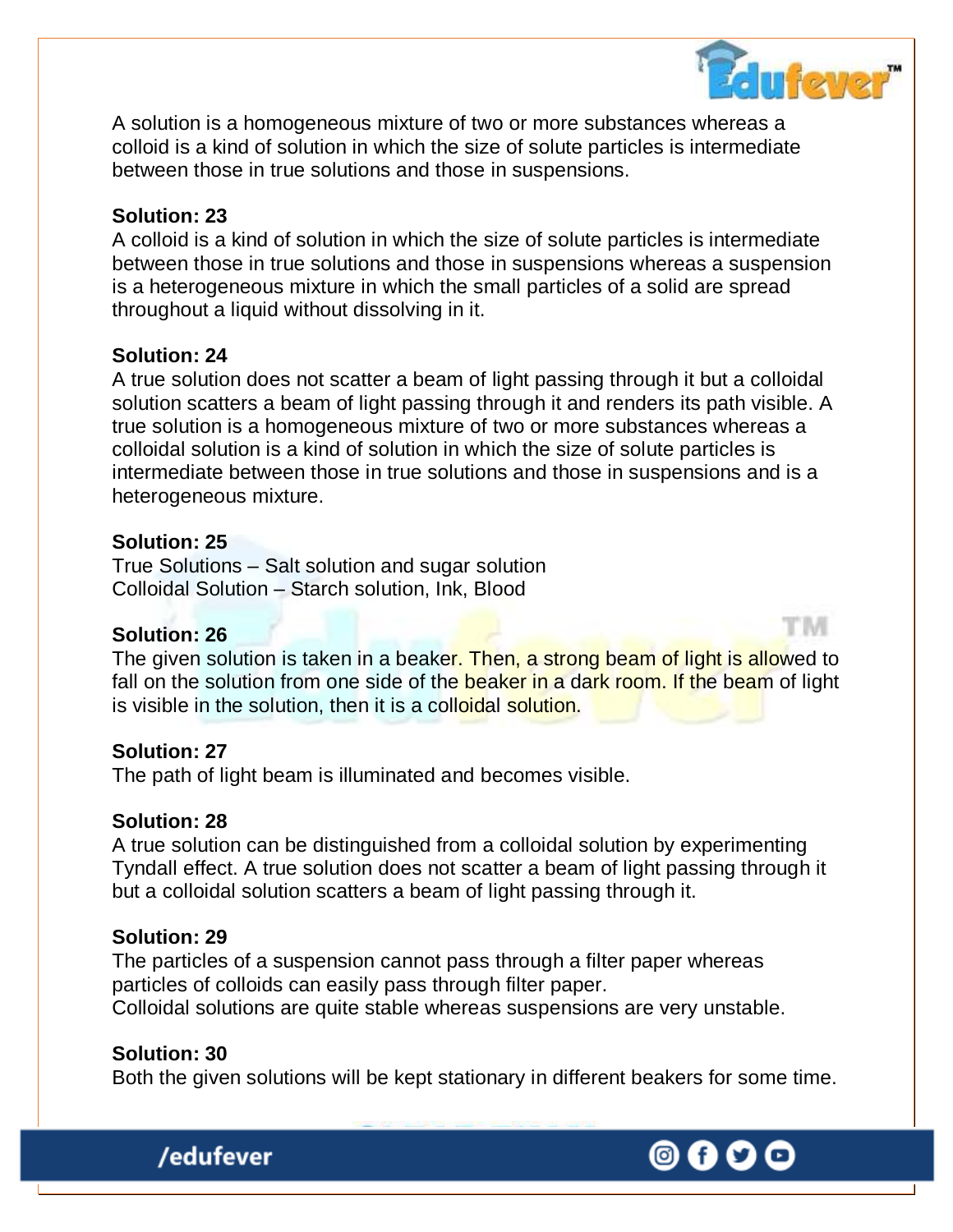

r M

The beaker in which the dissolved particles settle down after some time is a suspension and another one is a solution.

#### **Solution: 31**

Starch solution and milk will show Tyndall effect.

This is because in a milk solution and starch solution (colloidal solutions) the size of solute particles is big enough to scatter the light passing through it.

#### **Solution: 32**

Types of solution- (i). Solid in solid. Example- Brass (ii). Solid in a liquid Example- Tincture of iodine (iii). Liquid in liquid Example- ethanoic acid (iv). Gas in a liquid Example- CO2 in water (v). gas in gas Example- Air

#### **Solution: 33**

Solutions – Brine Suspensions – Chalk water mixture, milk of magnesia, Muddy river water Colloids – Milk, blood, ink, shaving cream, smoke in air, soda water

#### **Solution: 34**

(a). Sol – Sol is a colloid in which tiny solid particles are dispersed in a liquid medium. Examples are ink and soap solution.

(b). Aerosol- Aerosol is a colloid in which a solid or liquid is dispersed in a gas. Examples are hairspray and fog.

(c). Emulsion – An emulsion is a colloid in which minute droplets of one liquid are dispersed in another liquid which is not miscible with it. Examples are milk and butter.

(d). Foam- A foam is a colloid in which a gas is dispersed in a liquid medium. Examples are soap bubbles and shaving cream.

#### **Solution: 35**

/edufever

The concentration of a solution is the amount of solute present in given quantity of the solution.

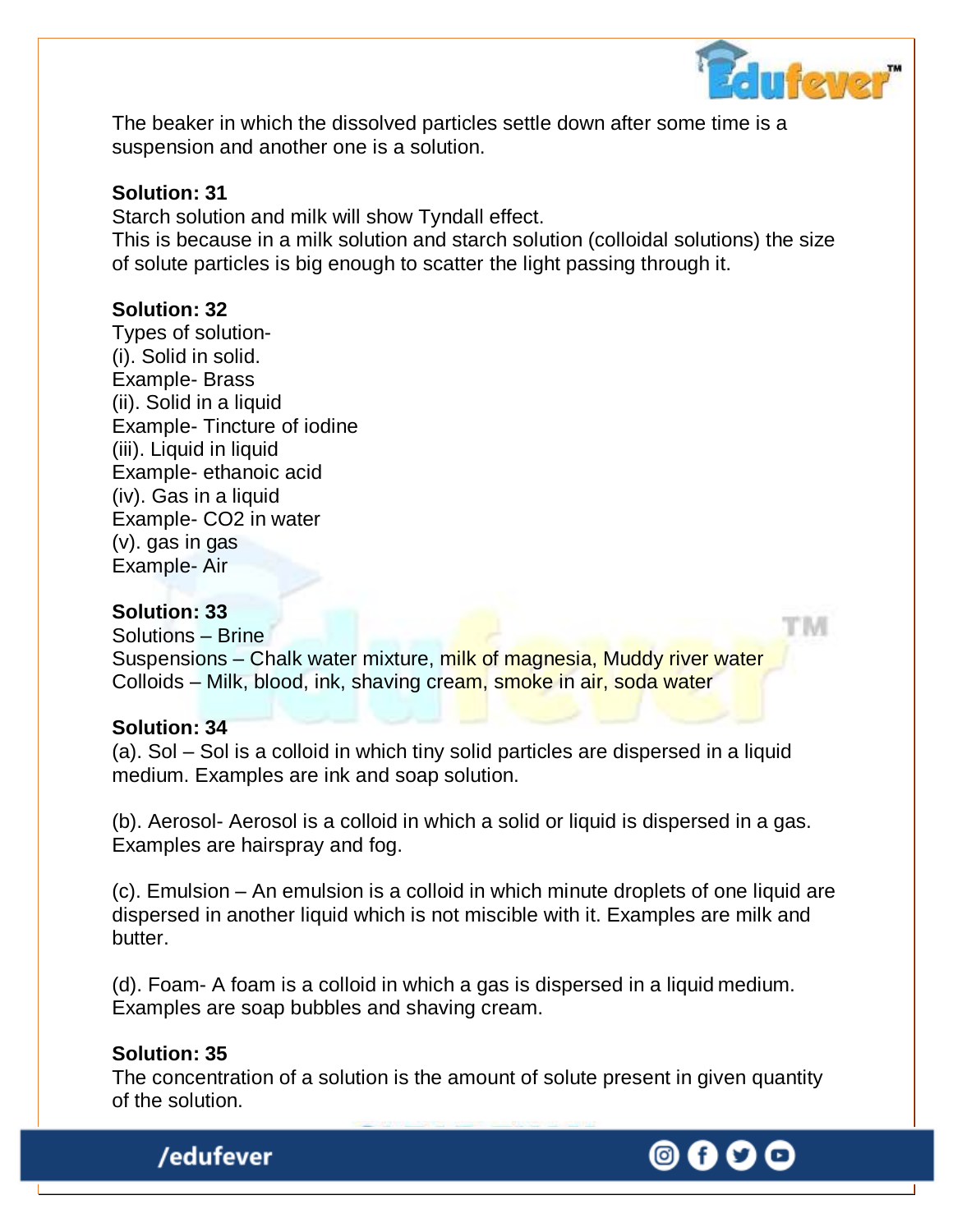

## **Solution: 36**

If a saturated solution is heated to a higher temperature, then it becomes unsaturated.

If a saturated solution is cooled to a lower temperature, then some of its dissolved solute will separate out in the form of solid crystals.

## **Solution: 37**

According to question-21.5 g of NaCl dissolves in 60 g of water. So, amount of NaCl which gets dissolved in 100 g of water =  $21.5 \times 100 / 60 =$ 35.8 g Thus, the solubility of NaCl is 35.8 g at 25oC.

## **Solution: 38**

According to question-9.72 g of KCl dissolves in 30 g of water. So, amount of KCl which gets dissolved in 100 g of water =  $9.72 \times 100/30 = 32.4$ g Thus, the solubility of  $KCI = 32.4$  g

## **Solution: 39**

i. Cooking of food – Chemical change

- ii. Boiling of water Physical change
- iii. Cutting of trees Physical change
- iv. Dissolving salt in water Physical change
- v. Digestion of food Chemical change
- vi. Melting of ice- Physical change

## **Solution: 40**

- (a) Burning of magnesium wire Chemical change
- (b) Freezing of water Physical change
- (c) Rusting of iron Chemical change
- (d) Glowing of electric bulb Physical change

## **Solution: 41**

- (a) Formation of curd from milk Chemical chang
- (b) Condensation of steam Physical change
- (c) Growth of plant Chemical change
- (d) Breaking of a glass tumbler Physical change

## **PAGE No 81**

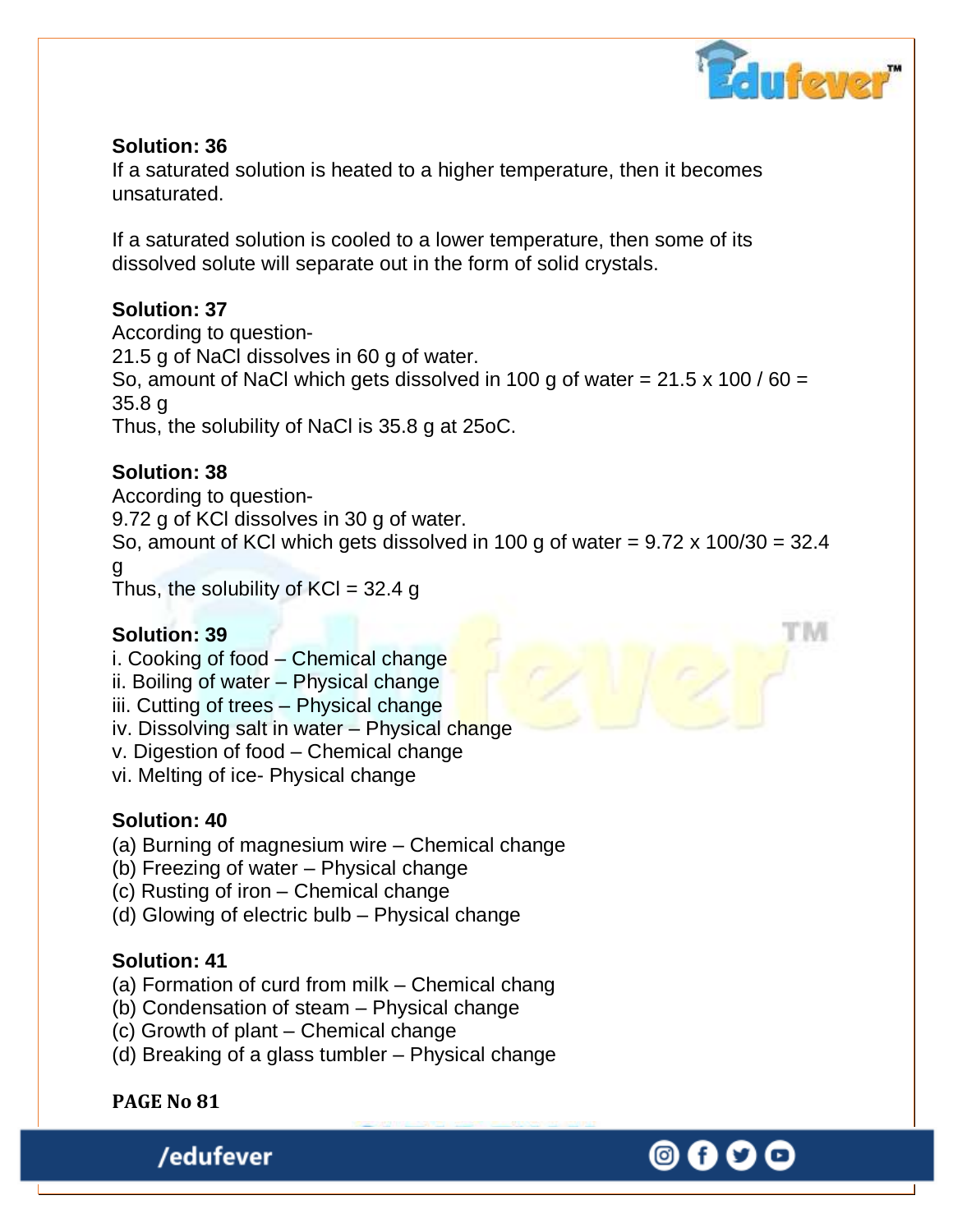

#### **Solution: 42**

Physical change – Sublimation of solid, Formation of clouds, making of fruit salad from raw fruits, dissolving CO2 in water

Chemical change – Decomposition of water into H2 and O2 by passing electric current

### **Solution: 43**

Physical change – Melting of candle wax, mixing of iron filings and sand, breaking a piece of chalk, cutting a piece of paper

Chemical change – Burning of candle wax, burning of wood, burning of piece of paper

### **Solution: 44**

When sea water is a mixture of dissolved salts and water only, it is homogeneous solution.

And if sea water contains suspended impurities like decayed plants or animal material, etc. then it is called heterogeneous solution.

## **Solution: 45**

Sugar solution, Salt solution, copper sulphate solution and ammonium chloride solution do not show Tyndall effect. 'N

#### **Solution: 46**

(a). The change in which no new substance is formed is called a physical change.

Example- Melting of candle wax, mixing of iron filings and sand

(b).The change in which new substance is formed is called a chemical change. Example- Burning of candle wax, burning of wood

## **Solution: 47**

| PHYSICAL CHANGE                                                                                                                                                                                                                                              | CHEMICAL CHANGE                                                                                                                                                                                                                                                                           |
|--------------------------------------------------------------------------------------------------------------------------------------------------------------------------------------------------------------------------------------------------------------|-------------------------------------------------------------------------------------------------------------------------------------------------------------------------------------------------------------------------------------------------------------------------------------------|
| 1. No new substance is formed in a<br>physical change.<br>2. It is a temporary change.<br>3. It is easily reversible.<br>4. Very little heat or light energy is<br>usually absorbed or given out in this<br>process.<br>5. Mass of substance does not alter. | 1. New substance is formed in a<br>chemical change.<br>2. A chemical change is a permanent<br>change.<br>3. This process is usually irreversible.<br>4. A lot of heat or light energy is<br>absorbed or given out in this process.<br>5. Mass of substance does alter in this<br>process. |

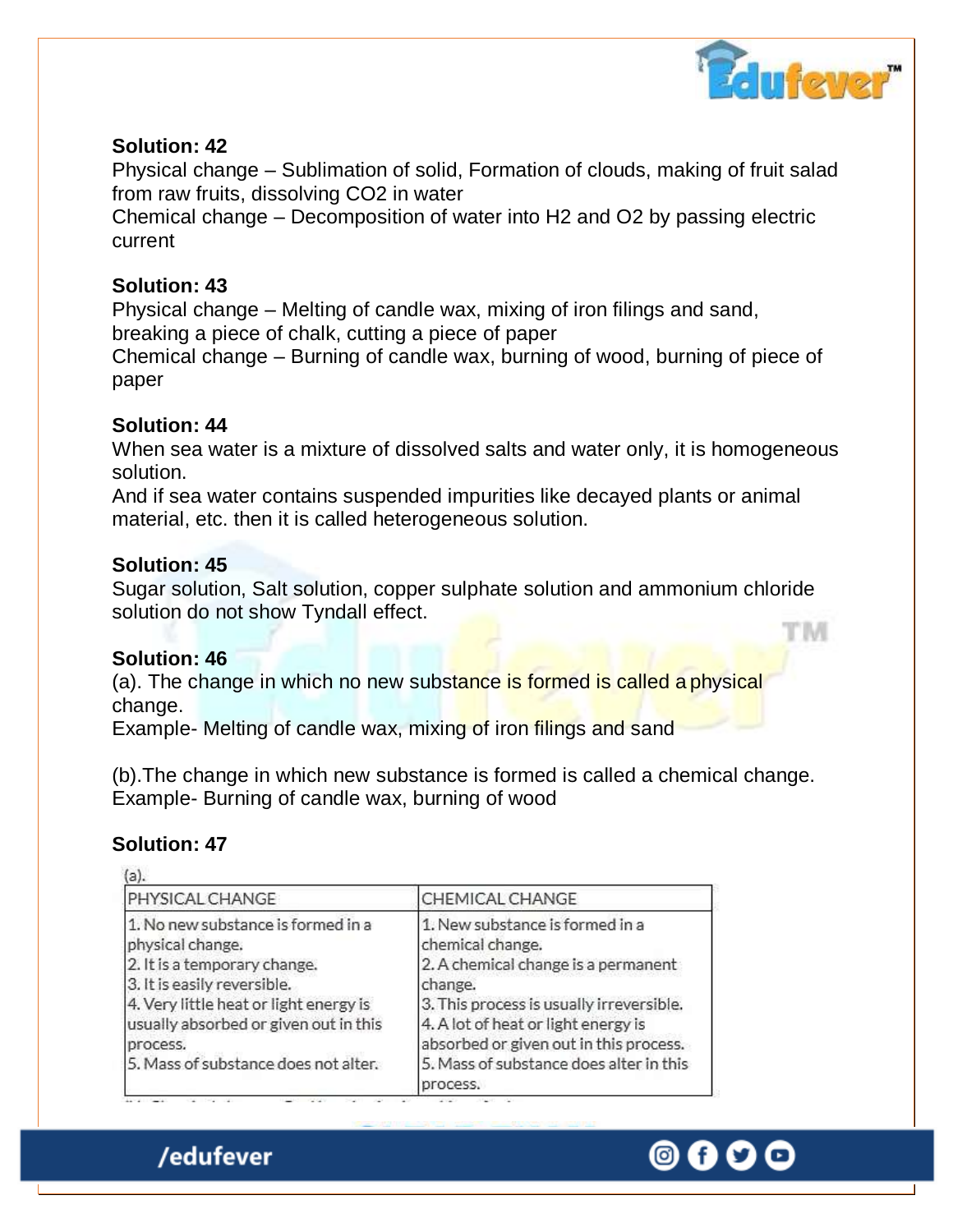

(b). Chemical change – Coal burning in air, making of cake Physical change- A glass bottle breaking, wool being knitted into a sweater.

## **Solution: 48**

(a). The maximum amount of a solute which can be dissolved in 100 g of a solvent at a specified temperature is known as the solubility of that solute in that solvent .

The solubility of solids in liquids is directly proportional to temperature whereas the solubility of gases in liquids is inversly proportional to temperature.

(b). This statement means that 100 g of water can dissolve a maximum of 20.7 g of copper sulphate at 20oC.

(c). The solubility of solids in liquids increases on increasing the temperature and decreases on decreasing the temperature.

### **Solution: 49**

(a). A solution is a homogeneous mixture of two or more substances. Example- Salt solution, metal alloys.

(b). A suspension is a heterogeneous mixture in which the small particles of a solid are spread throughout a liquid without dissolving in it. Example- Muddy-water, Milk of magnesia.

(c). A colloid is a kind of solution in which the size of solute particles is intermediate between those in true solutions and those in suspensions. Example- Soap solution, milk.

## **Solution: 50**

(a). A solution in which no more solute can be dissolved at that temperature is called a saturated solution while a solution in which more quantity of solute can be dissolved without raising its temperature is called an unsaturated solution. To test the saturation or unsaturation of a solution, more solute may be added to the solution. If that solute gets dissolved in the solution then the solution will be unsaturated.

To test whether a given solution is saturated or not, add some more solute to the solution and try to dissolve it by stirring. If solute does not dissolve in the given solution, then it will be a saturated solution.

(b). Take some water in a beaker and heat it slowly with the help of burner. Now, start adding sodium chloride salt to the hot water with a spoon and stir it with a glass rod continuously so that sodium chloride goes on dissolving in water. Take



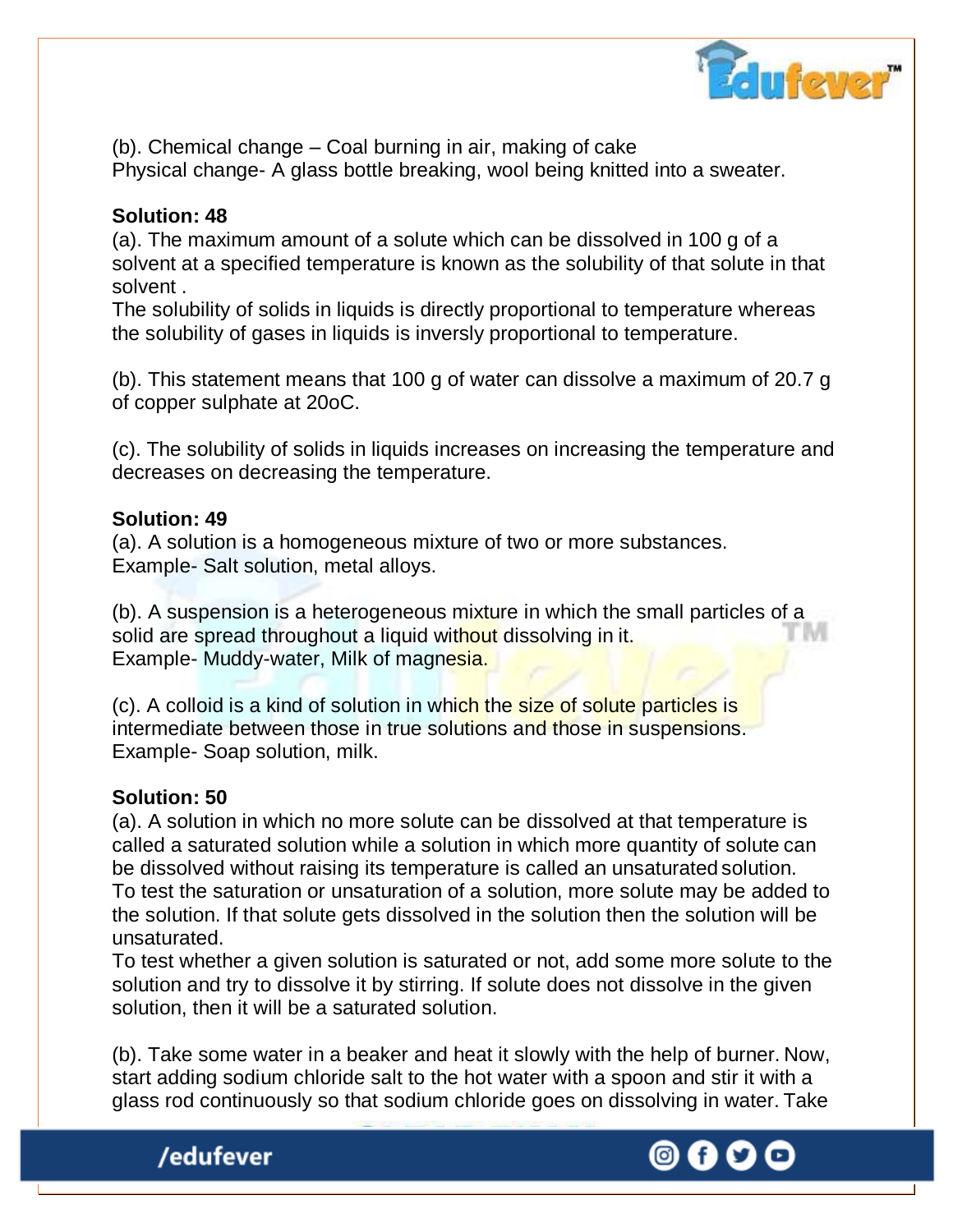

the temperature of water up to 25oC and then keeping this temperature constant, go on adding sodium chloride till no more sodium chloride dissolves in it and some undissolved crystals will be left at the bottom. The contents of the beaker are now filtered and the clear solution obtained is the saturated solution of sodium chloride at 25oC.

If the temperature is lowered from 25oC to 10oC, then some of the crystals of sodium chloride will separate out from the solution in the form of solute crystals.

## **PAGE N0 82**

## **Solution: 66**

Indigestion mixtures are suspensions so there is an instruction written on the bottle of these mixtures "SHAKE IT WELL BEFORE USE". This is because the particles of indigestion mixture i.e. suspensions are unstable and settle down at the bottom of the bottle after some time.

## **Solution: 67**

(a) Mixtures like A are known as suspensions.

(b) Mixtures like B are known as colloids.

(c) Mixtures like C are known as true solutions.

(d) The phenomenon existed by A and B which occurs on passing a beam of light through them is called Tyndall effect. 'IM

- (e) (i) Chalk-water mixture is like A.
	- (ii) Soap solution is a mixture like B.
	- (iii) Salt solution is a mixture like C.

## **Solution: 68**

(a) When solid A is dissolved in water, chemical change takes place. This is because the properties of products B and C are entirely different from those of solid A and water and a lot of heat and energy is evolved in the reaction.

(b) Physical change occurs when solid D is dissolved in water. This is because the product E shows the properties of both, solid D and water.

(c) Sodium metal could behave like solid A. Product B is sodium hydroxide. Product C is hydrogen.

(d) Solid D is ammonium chloride.

(e) D can be recovered from E by evaporation.

## **Solution: 69**

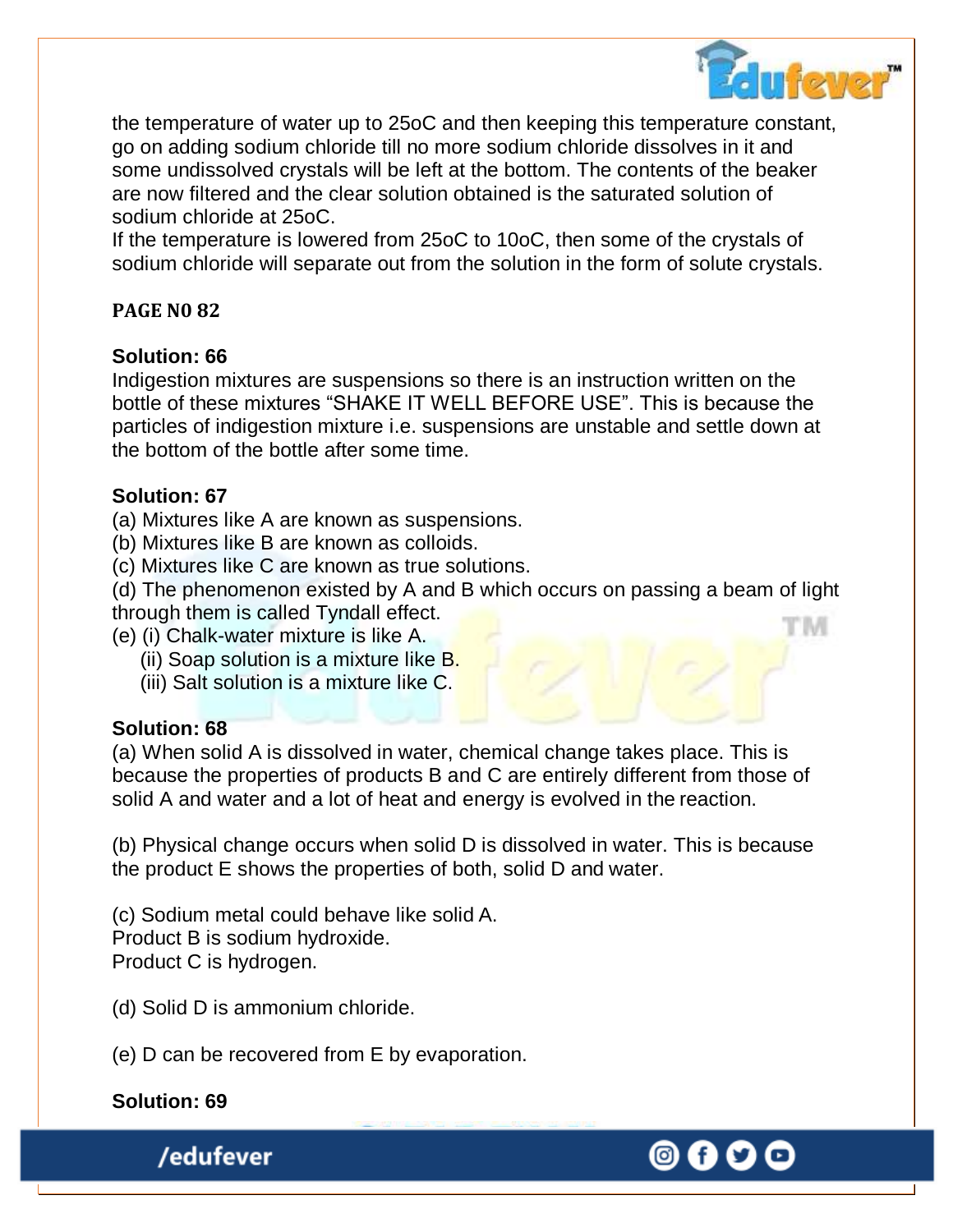

M

(a) Solution like X are known as unsaturated solution.

(b) Solution like Y are known as saturated solution.

(c) If solution Y at 30oC is cool down to 10oC by keeping the beaker in crushed ice, then some of the dissolved solid will separate out from the solution and settle at the bottom of the beaker as crystals. This is because the solubility of solid decreases on cooling.

(d) Solubility is the term used to denote the amount of solid dissolved in 100 grams of water in a solution.

## **PAGE NO: 83**

## **Solution: 70**

According to question: Solubility at  $400C = 41 g$ But, solubility = solid dissolved in 100 grams of water in a solution So, mass of ammonium chloride needed to make a saturated solution of ammonium chloride in 50 g of water at 40oC=  $41/2$  g = 20.5 g

**PAGE NO 105**

**Solution: 1** Carbon disulphide

**Solution: 2 Sublimation** 

**Solution: 3 Sublimation** 

**Solution: 4 Sublimation** 

**Solution: 5** Camphor undergoes sublimation.

**Solution: 6** Electromagnet.

**Solution: 7** Iodine undergoes sublimation.

**Solution: 8** Fractional distillation

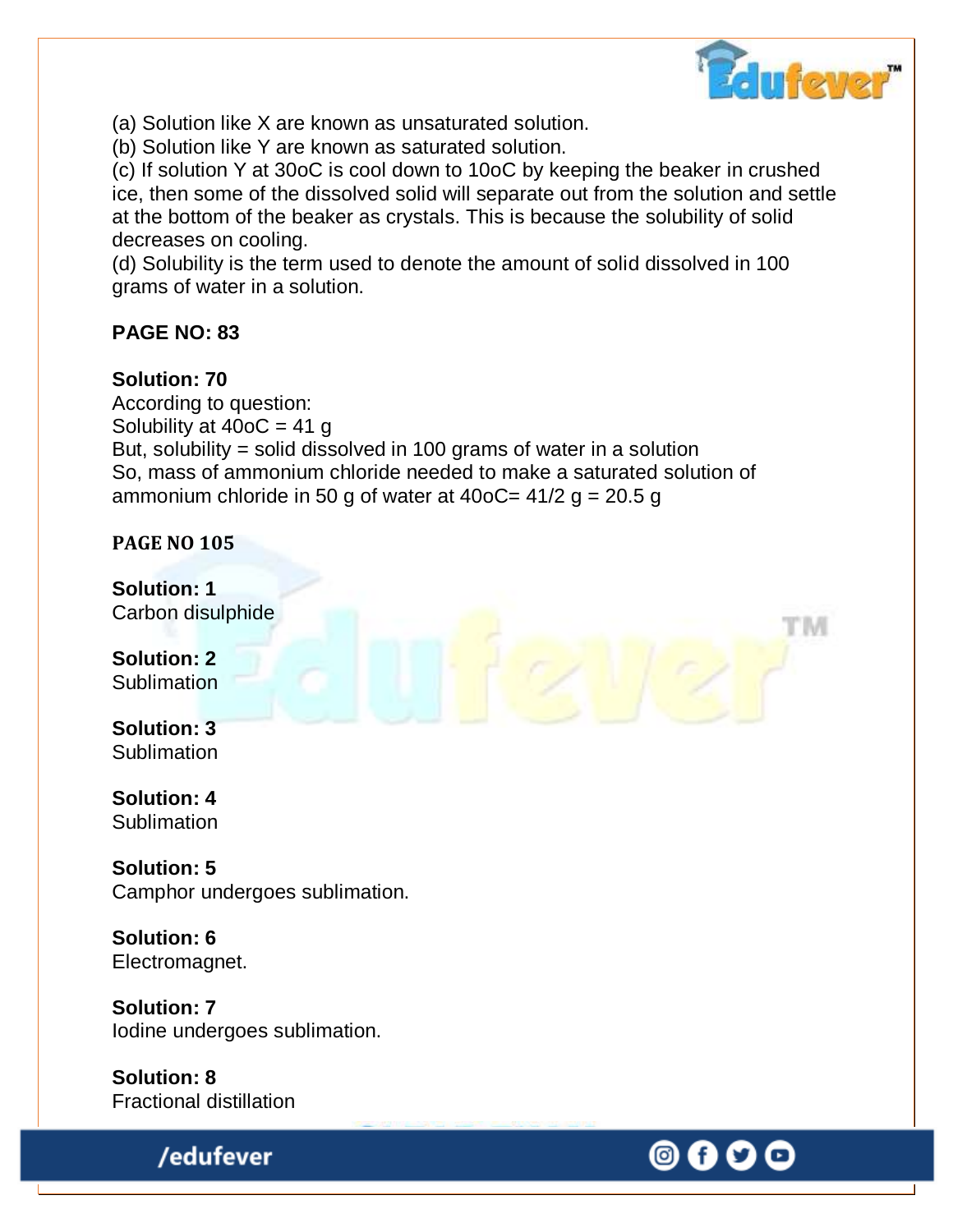

**Solution: 9** Difference in their boiling point.

**Solution: 10** Acetone and water

**Solution: 11** Kerosene and water.

**Solution: 12** (a) False (b) False

**Solution: 13** Air

**Solution: 14** Fractional distillation of liquid air.

**Solution: 15** He should choose magnetic separation method to separate iron nails from sawdust.

**Solution: 16** Salt and camphor.

**Solution: 17** Mixture of common salt and water.

**Solution 18** By filtration.

**Solution: 19 Filtration** 

**Solution: 20** Evaporation

**Solution: 21 Centrifugation** 

**Solution: 22**

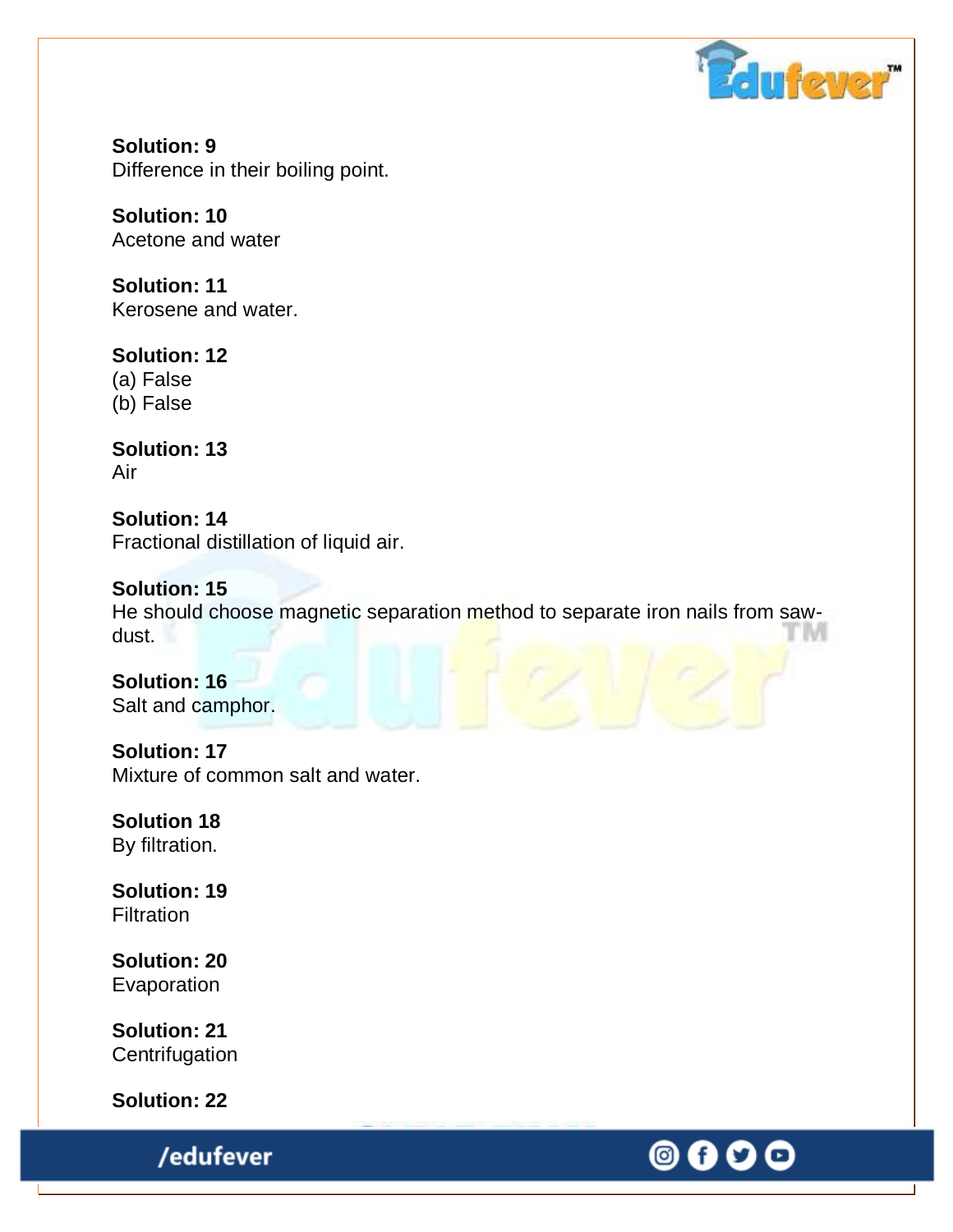

rм

◎ 0 0

Centrifugation is used to separate cream from milk. **Solution: 23 Filtration** 

**Solution: 24** Fractional distillation

**Solution: 25** Separating funnel

**Solution: 26** Difference in the densities of oil and water enable their separation by a separating funnel.

**Solution 27**  (a)Evaporation (b)Crystallization

**Solution 28 Crystallization** 

**Solution 29** (a) Evaporation (b) Paper chromatography

**PAGE No 106**

**Solution 30 Centrifugation** 

**Solution 31** Chromatography

## **Solution 32**

(a) Fractional distillation

- (b) Separating funnel
- (c) Fractional distillation
- (d) Boiling points
- (e) Boiling points
- (f) Centrifugation
- (g) Magnet

**Solution 33**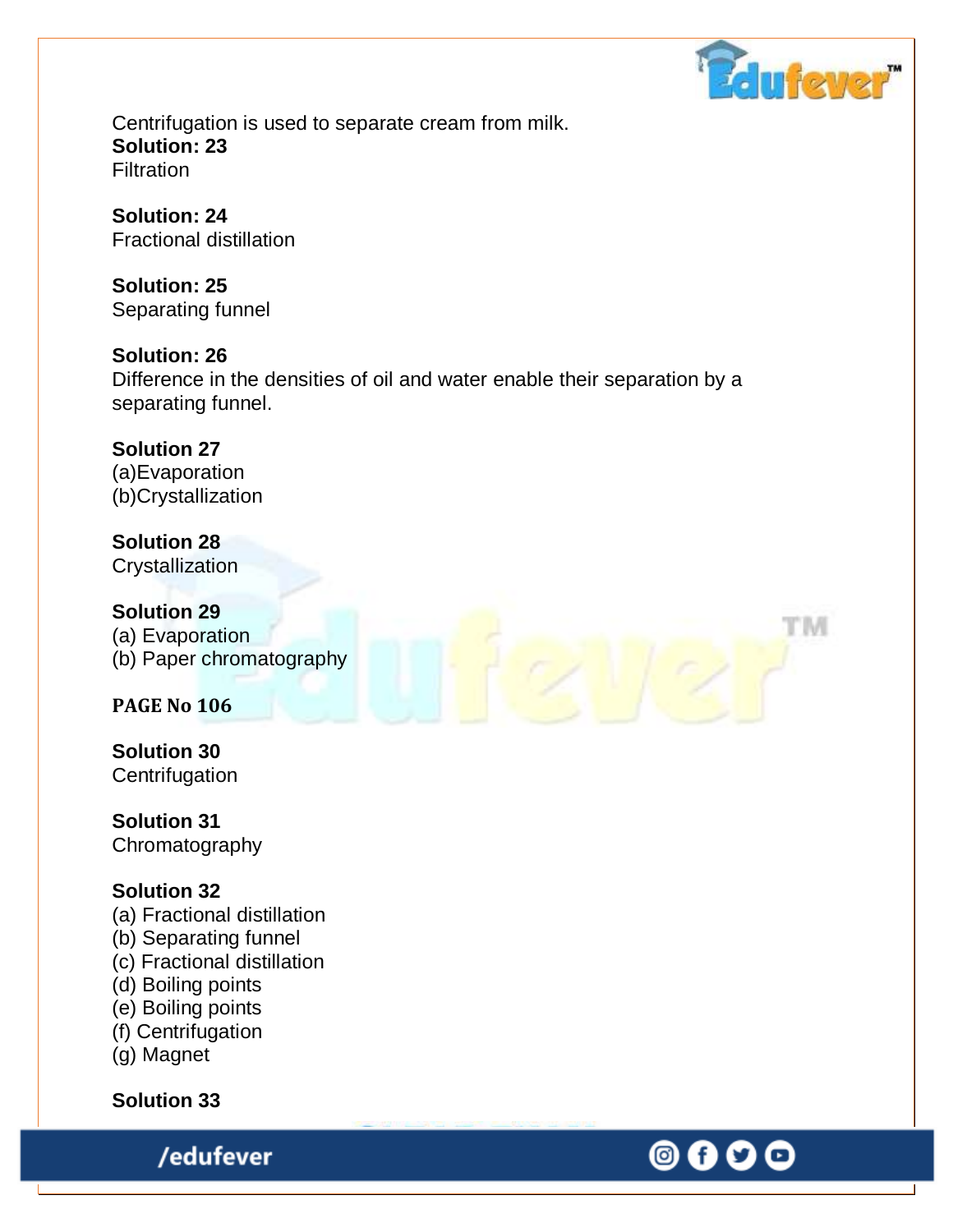

Sugar is soluble in water whereas sand is insoluble in water. The difference in their solubility is used to separate them. The mixture of sand and sugar is dissolved in water, then it is filtered with the help of filter paper. Sand remains as residue on the filter paper while sugar solution is obtained as filtrate. The filtrate is then evaporated to get crystals of sugar.

#### **Solution: 34**

The difference in the solubility of salt and sand in water is used to separate them from their mixture.

#### **Solution: 35**

Salt is soluble in water whereas sand is insoluble in water. The difference in their solubility is used to separate them. The mixture of sand and salt is dissolved in water, then it is filtered with the help of filter paper. Sand remains as residue on the filter paper while salt solution is obtained as filtrate .The filtrate is then evaporated to get crystals of salt.

#### **Solution: 36**

Sugar is soluble in alcohol but salt is insoluble in alcohol, so a mixture of sugar and salt can be separated by using alcohol as solvent.

## **Solution: 37**

Sodium chloride is soluble in water whereas sand is insoluble in water. The difference in their solubility is used to separate them. The mixture of sand and sodium chloride is dissolved in water, then it is filtered with the help of filter paper. Sand remains as residue on the filter paper while sodium chloride solution is obtained as filtrate .The filtrate is then evaporated to get crystals of sodium chloride.

#### **Solution: 38**

Potash alum is soluble in water whereas sand is insoluble in water. The difference in their solubility is used to separate them. The mixture of sand and potash alum is dissolved in water, then it is filtered with the help of filter paper. Sand remains as residue on the filter paper while potash alum solution is obtained as filtrate .The filtrate is then evaporated to get crystals of potash alum.

#### **Solution: 39**

Sulphur is soluble in carbon disulphide whereas sodium chloride is insoluble in carbon disulphide.The mixture of sulphur and sodium chloride is shaken with carbon disulphide.Sulphur dissolves in carbon disulphide whereas sodium chloride remains undissolved. The solution is then filtered,sodium chloride is obtained as residue.On evaporating the filtrate ,carbon disulphide solvent is eliminated and solid sulphur remains behind.



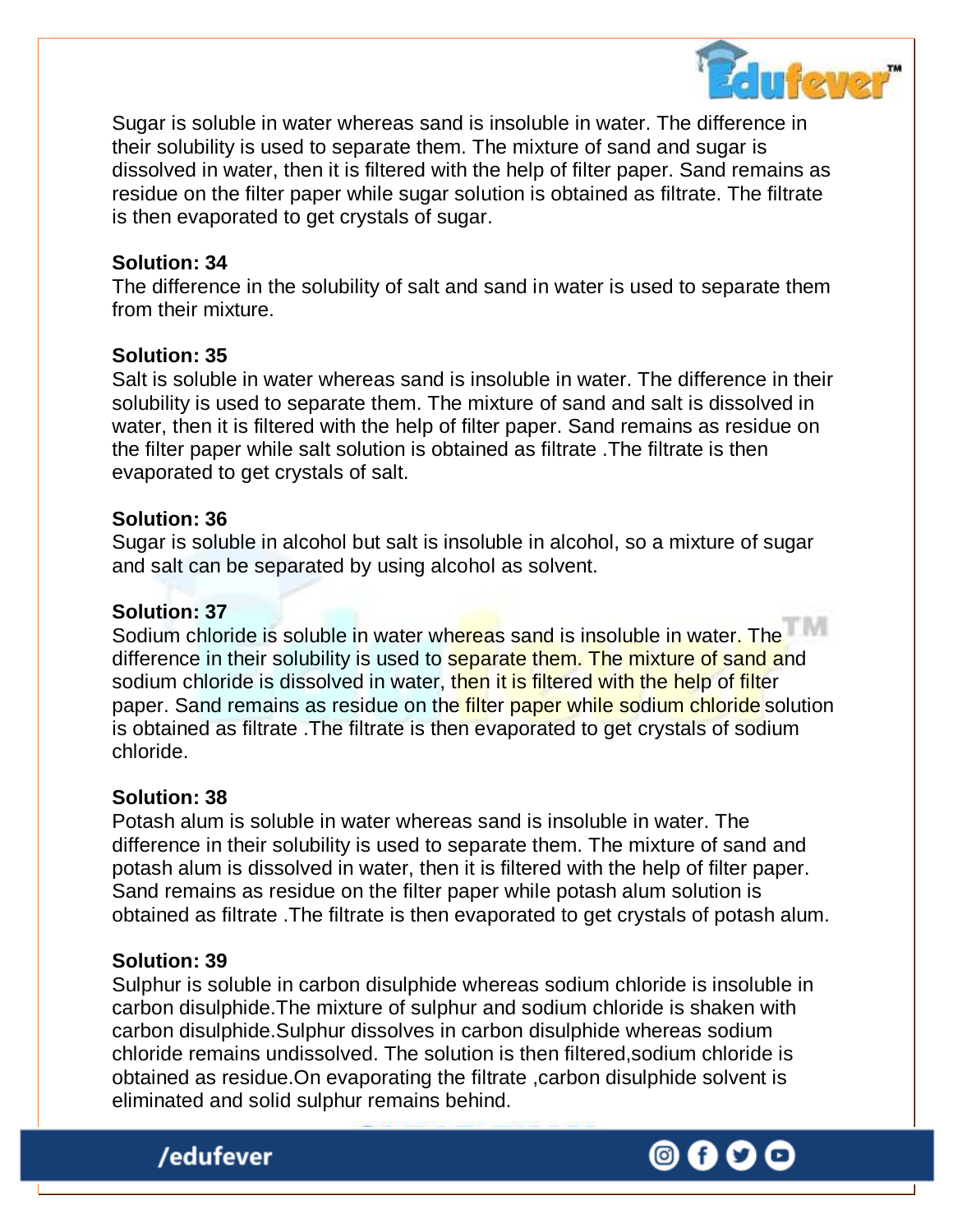

#### **Solution: 40**

Mixture of iodine and common salt is heated. Iodine sublimes on heating leaving behind common salt and can be recovered in the form of sublimate by cooling its vapours.

#### **Solution: 41**

Mixture of camphor and sand is heated. Camphor sublimes on heating leaving behind sand and can be recovered in the form of sublimate by cooling its vapours.

#### **Solution: 42**

Mixture of iron filings and powdered carbon can be separated by using magnet.A horse-shoe magnet is moved on the surface of the mixture.The iron filings are attracted by the magnet,they cling to the poles of the magnet and get separated. This process is repeated a number of times till complete separation of iron filings is done.

#### **Solution: 43**

Mixture of iron filings and powdered carbon can be separated by using magnet.A horse-shoe magnet is moved on the surface of the mixture.The iron filings are attracted by the magnet,they cling to the poles of the magnet and get separated. This process is repeated a number of times till complete separation of iron filings is done.

#### **Solution: 44**

In factories, scrap iron is separated from the heap of waste materials by using big electromagnets fitted to a crane.When a crane fitted with a powerful electromagnet is lowered on to the heap of waste materials, then the scrap iron objects present in the heap cling to the electromagnet. The crane is then moved up and away to drop these scrap iron objects at a separate place.

#### **Solution: 45**

In industries, the impurity of iron present in several substances is removed by the use of magnets. Iron objects stick to the magnet leaving behind other objects.

#### **Solution: 46**

Mixture of iron pins and sand can be separated by using magnet.A horse-shoe magnet is moved on the surface of the mixture.The iron pins are attracted by the magnet,they cling to the poles of the magnet and get separated. This process is repeated a number of times till complete separation of iron pins is achieved.

#### **Solution: 47**

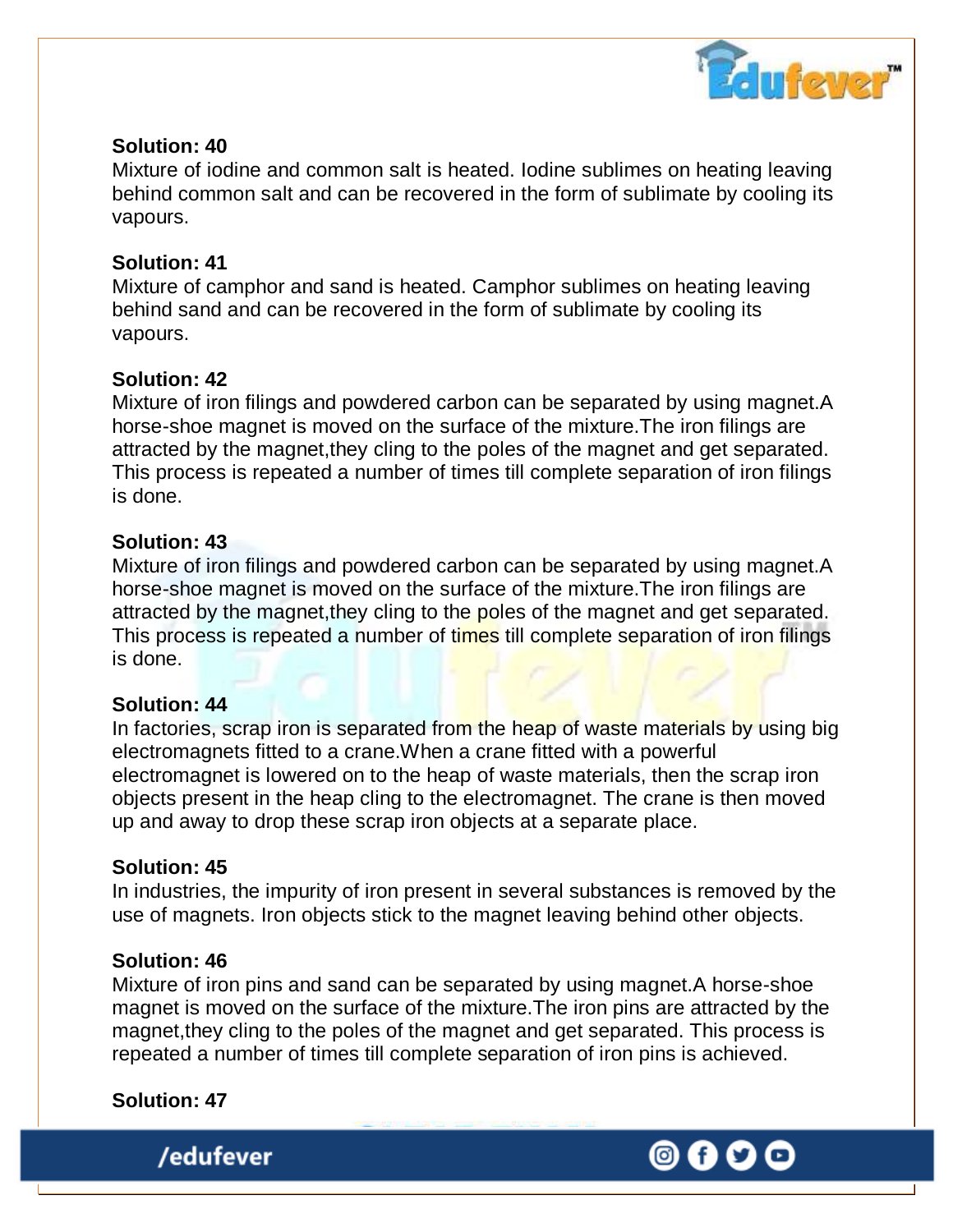

At first, the mixture of common salt, sulphur powder and sand is shaken with carbon disulphide. Sulphur dissolves in carbon disulphide whereas common salt and sand remain undissolved. The solution is then filtered, common salt and sand mixture is obtained as residue. On evaporating the filtrate, carbon disulphide solvent is eliminated and solid sulphur remains behind. Now, the common salt and sand mixture is shaken with water. Common salt gets dissolved in water .The solution is then filtered, sand is obtained as residue. The filtrate is then evaporated to get crystals of common salt.

#### **Solution: 48**

The mixture of water, kerosene and sand is filtered with the help of filter paper first. Sand remains as residue on the filter paper while mixture of water and kerosene is obtained as filtrate .The mixture of water and kerosene is then put in separating funnel and allowed to stand for sometime. The mixture separates into two layers according to the difference in the densities of water and kerosene. Water is heavier than kerosene. So,water forms lower layer while kerosene forms upper layer.On opening the stop clock of separating funnel,the lower layer of water comes out first and collected in beaker leaving behind kerosene in the separating funnel.

#### **Solution: 49**

The mixture of common salt, sand and ammonium chloride will be heated first.Ammonium chloride sublimes on heating and can be recovered in the form of sublimate by cooling its vapours leaving behind mixture of common salt and sand. Salt is soluble in water whereas sand is insoluble in water. The mixture of sand and salt is dissolved in water, then it is filtered with the help of filter paper. Sand remains as residue on the filter paper while salt solution is obtained as filtrate .The filtrate is then evaporated to get crystals of salt.

#### **Solution: 50**

A horse-shoe magnet is moved on the surface of the mixture of camphor,common salt and iron nails.The iron nails are attracted by the magnet, they cling to the poles of the magnet and get separated. This process is repeated a number of times till complete separation of iron nails occur leaving behind mixture of camphor and common salt. Mixture of camphor and common salt is heated. Camphor sublimes on heating leaving behind common salt and can be recovered in the form of sublimate by cooling its vapours

#### **Solution: 51**

The mixture of water, groundnut oil and common salt is put in a separating funnel and allowed to stand for sometime. The mixture separates into two layers according to the densities of water and groundnut oil. Water is heavier than groundnut oil. So, water forms lower layer while groundnut oil forms upper layer.

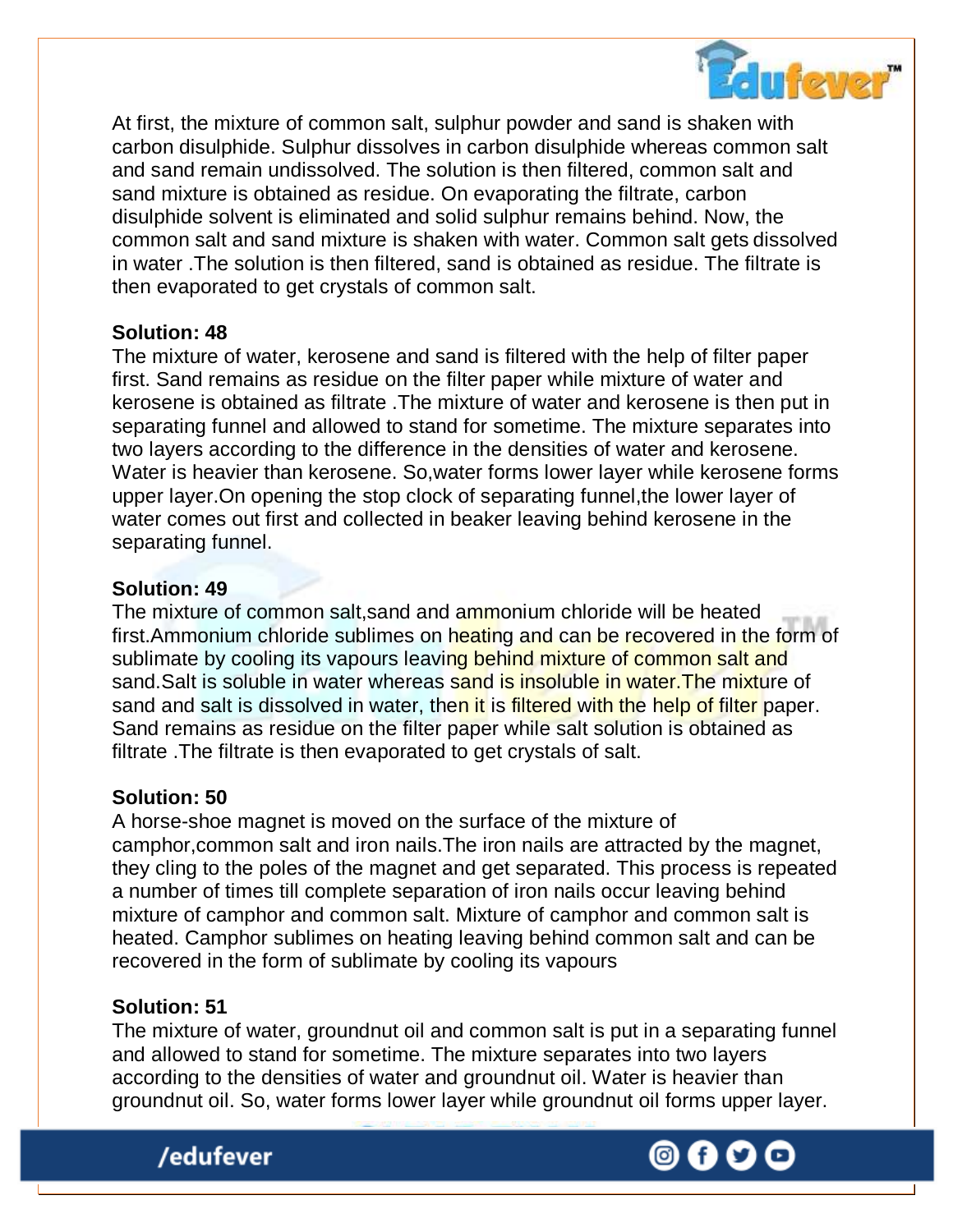

On opening the stop clock of separating funnel, the lower layer of water comes out first and collected in beaker leaving behind groundnut oil in the funel. Now, solution of water and common salt is heated. Water gets evaporated leaving behind solid common salt.

#### **Solution: 52**

Mixture of chalk powder, iron filings and naphthalene can be separated by using magnet and then by sublimation. A horse-shoe magnet is moved on the surface of the mixture. The iron filings are attracted by the magnet, they cling to the poles of the magnet and get separated. This process is repeated a number of times till complete separation of iron filings occur leaving behind mixture of chalk powder and naphthalene. Then, mixture of chalk powder and naphthalene is heated. Naphthalene sublimes on heating leaving behind chalk powder and can be recovered in the form of sublimate by cooling its vapours.

#### **Solution: 53**

Mixture of iodine, iron filings and salt can be separated by using magnet and then by sublimation. A horse-shoe magnet is moved on the surface of the mixture. The iron filings are attracted by the magnet, they cling to the poles of the magnet and get separated. This process is repeated a number of times till complete separation of iron filings occur leaving behind mixture of iodine and salt. Then, mixture of iodine and salt is heated. Iodine sublimes on heating leaving behind salt and can be recovered in the form of sublimate by cooling its vapours.

## **Solution: 54**

Mixture of iron filings, chalk powder and common salt can be separated by using magnet first. A horse-shoe magnet is moved on the surface of the mixture. The iron filings are attracted by the magnet, they cling to the poles of the magnet and get separated. This process is repeated a number of times till complete separation of iron filings occur leaving behind mixture of chalk powder and common salt. The mixture of chalk powder and common salt is then dissolved in water and then filtered with the help of filter paper. Chalk powder remains as residue on the filter paper while common salt solution is obtained as filtrate .The filtrate is then evaporated to get crystals of common salt.

## **Solution: 55**

Mixture of common salt, sand and iron filings can be separated by using magnet first. A horse-shoe magnet is moved on the surface of the mixture. The iron filings are attracted by the magnet, they cling to the poles of the magnet and get separated. This process is repeated a number of times till complete separation of iron filings occur leaving behind mixture of common salt and sand. The mixture of common salt and sand is then dissolved in water and then filtered with the help of filter paper. Sand remains as residue on the filter paper while common salt



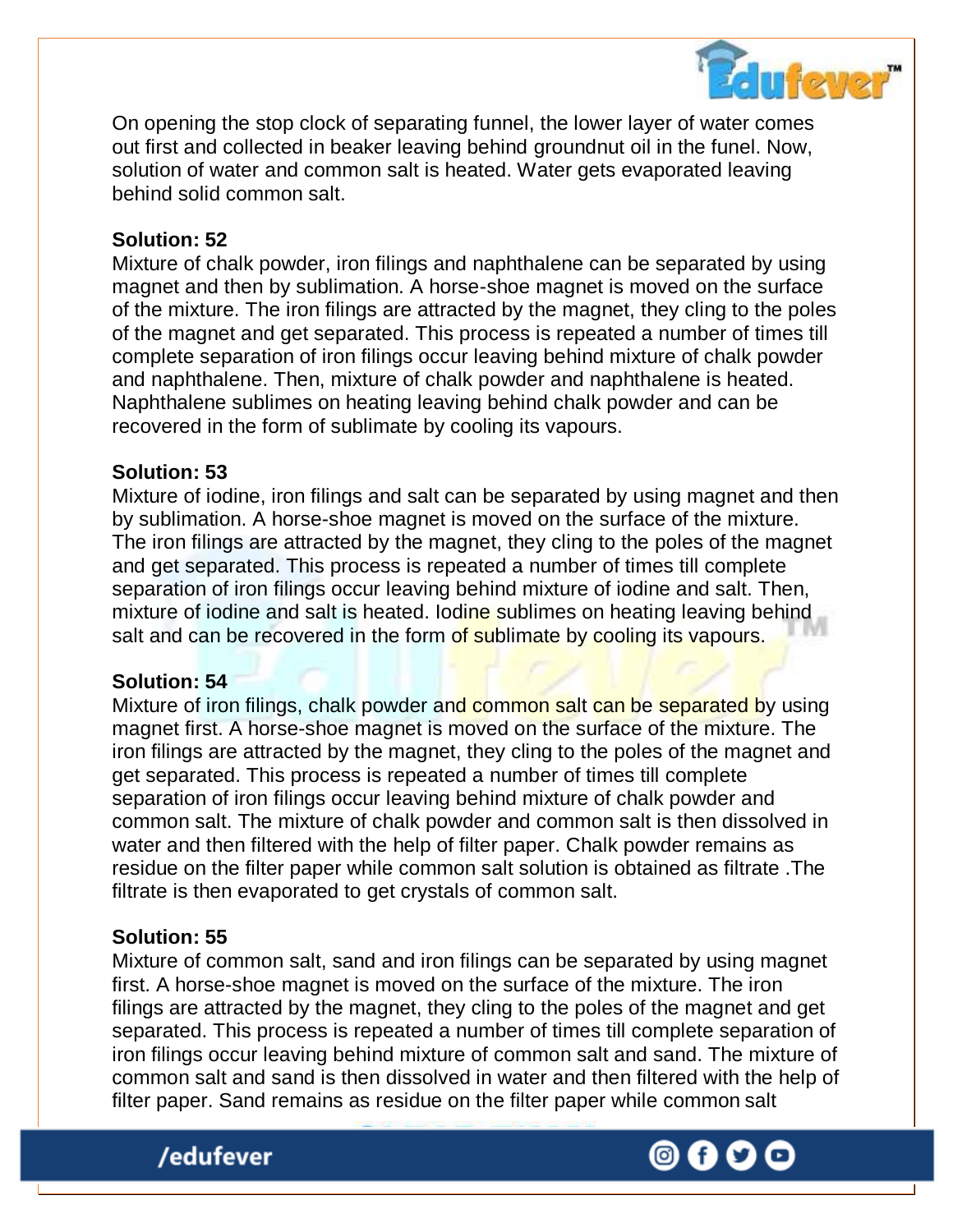

solution is obtained as filtrate .The filtrate is then evaporated to get crystals of common salt.

## **Solution: 56**

The mixture of water and kerosene is put in separating funnel and allowed to stand for sometime. The mixture separates into two layers according to the densities of water and kerosene. Water is heavier than kerosene.So, water forms lower layer while kerosene forms upper layer. On opening the stop clock of separating funnel, the lower layer of water comes out first and collected in beaker leaving behind kerosene.



Fig. Separation of kerosene oil and water mixture by separating funnel

## **Solution: 57**

The mixture of mustard oil and water is put in separating funnel and allowed to stand for sometime. The mixture separates into two layers according to the densities of water and mustard oil. Water is heavier than mustard oil. So, water forms lower layer while mustard oil forms upper layer. On opening the stop clock of separating funnel, the lower layer of water comes out first and collected in beaker leaving behind mustard oil.

## **Solution: 58**

The mixture of cooking oil(groundnut oil) and water is put in separating funnel and allowed to stand for sometime. The mixture separates into two layers according to the densities of water and groundnut oil. Water is heavier than groundnut oil. So, water forms lower layer while groundnut oil forms upper layer.



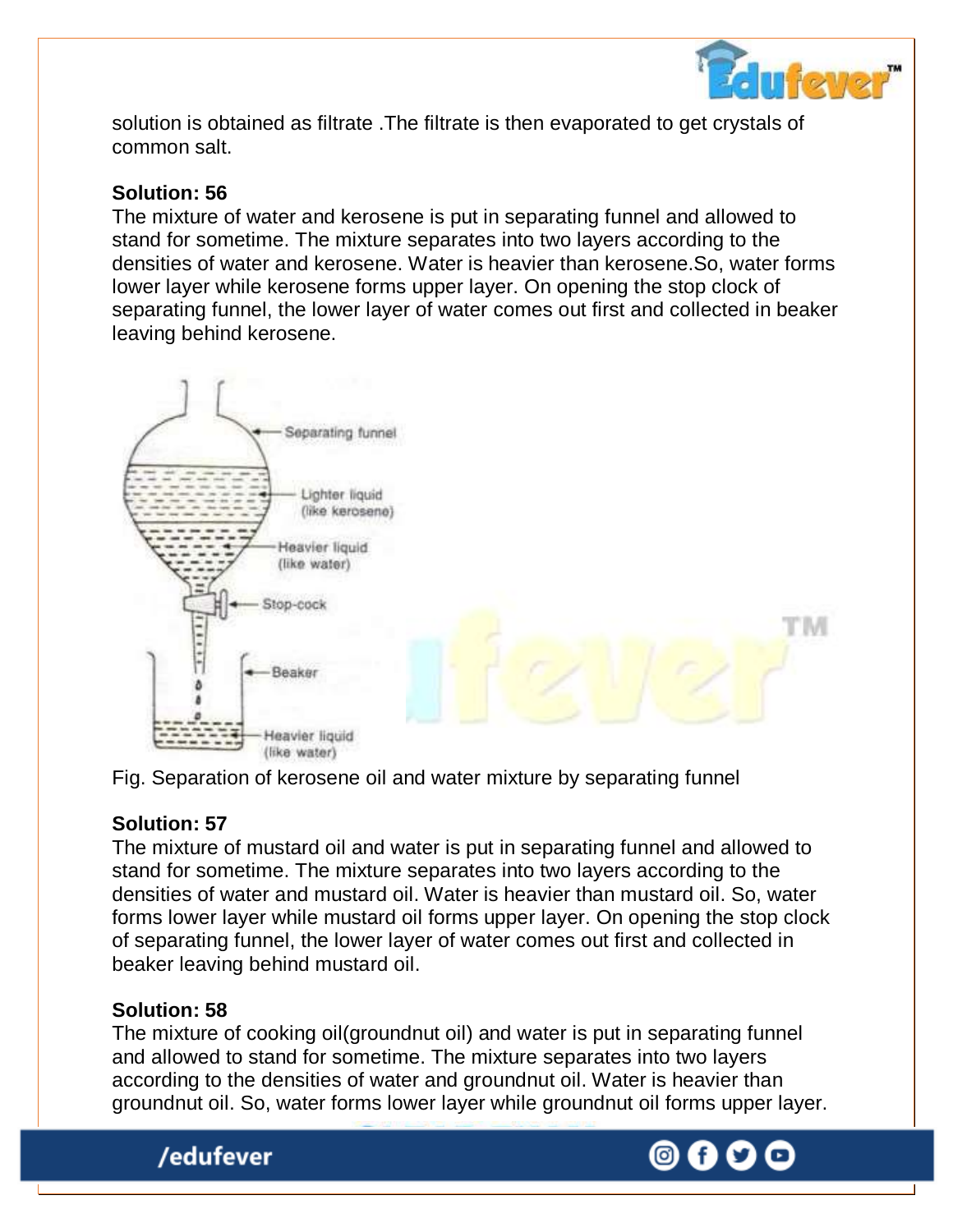

On opening the stop clock of separating funnel, the lower layer of water comes out first and collected in beaker leaving behind groundnut oil.

#### **Solution: 59**

Mercury, oil and water are immiscible liquids and have different densities. Mixture of mercury, oil and water will be put in separating funnel and allowed to stand for sometimes. The mixture separates into three layers according to the densities of mercury, oil and water. On opening the stop clock of separating funnel, the lower layer formed by mercury comes out first and collected in beaker leaving behind other two layers. Similarly, again on opening the stop clock of separating funnel, the lower layer of water comes out first and collected in beaker leaving behind oil in the funnel.

#### **Solution: 60**

Sulphur is soluble in carbon disulphide whereas iron filing is insoluble in carbon disulphide. The mixture of sulphur and iron filing is shaken with carbon disulphide. Sulphur dissolves in carbon disulphide whereas iron filings remain undissolved. The solution is then filtered, iron filing is obtained as residue. On evaporating the filtrate, carbon disulphide solvent is eliminated and solid sulphur remains behind.

#### **Solution: 61**

Centrifugation is used to separate cream from milk. Milk is a suspension of tiny droplets of oil in a watery liquid. It is put in closed container in a big centrifuge machine. When machine is switched on, milk is rotated at very high speed in its container. The cream being lighter floats over the skimmed milk and then can be removed.

#### **Solution: 62**

Impure copper sulphate is dissolved in minimum amount of water in a china dish to make copper sulphate solution. It is then filtered to remove insoluble impurities. Now, copper sulphate solution is heated gently on a water bath to evaporate water and a saturated solution is obtained. Then heating is stopped and saturated solution of copper sulphate is allowed to cool slowly. Crystals of pure copper sulphate will be formed leaving behind impurities. These crystals are then separated and dried.

#### **Solution: 63**

Crystallisation is better method for recovering sugar from sugar solution than evaporation because -

(a)Sugar decomposes or get charred on heating to dryness during evaporation. There is no such problem in crystallization.



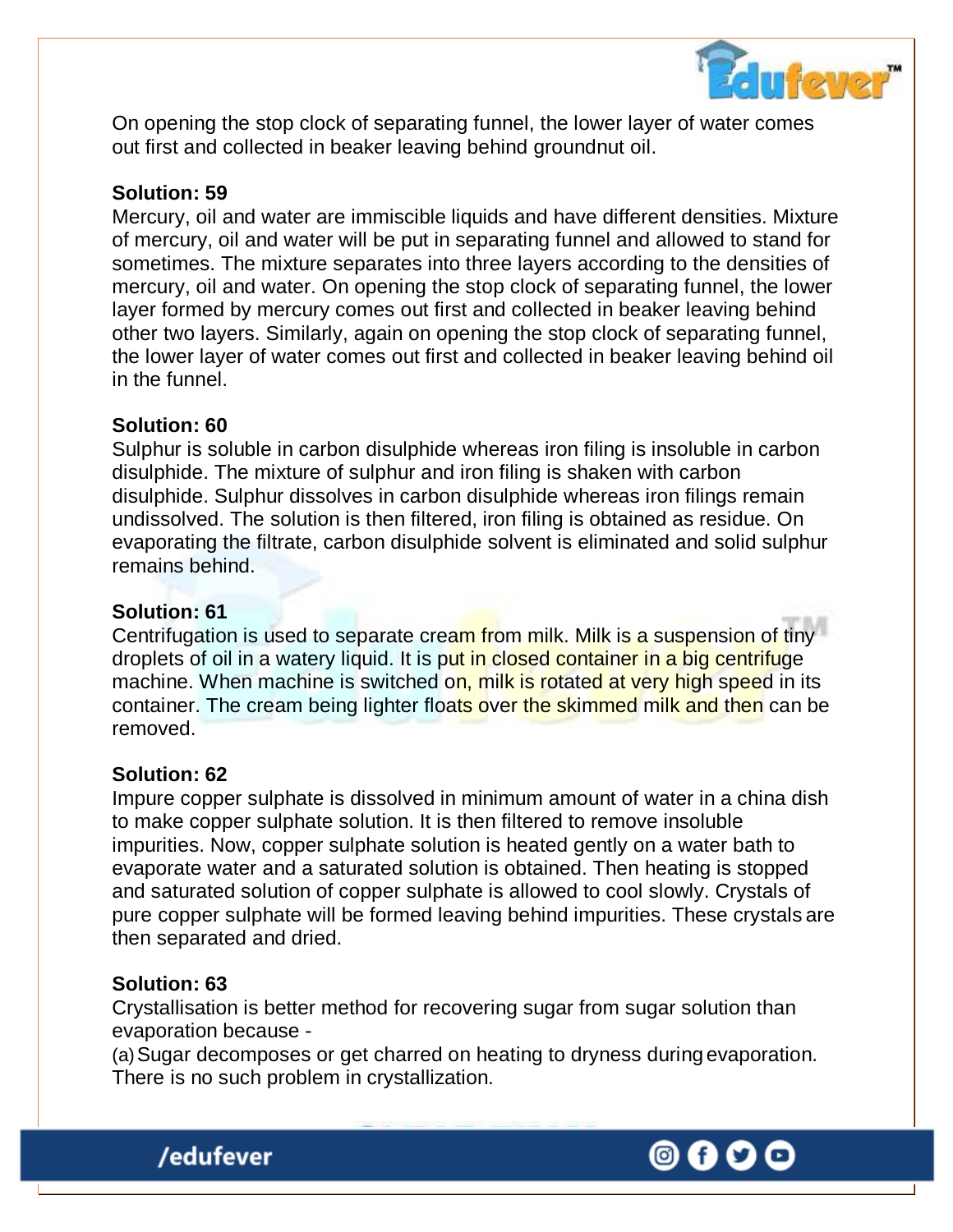

(b)The soluble impurities do not get removed in the process of evaporation. But such impurities get removed in crystallization.

#### **Solution: 64**

Chromatography is a technique of separating two or more dissolved solids which are present in a solution in very small quantities. Its two applications are- (a)Chromatography is used to separate solutions of coloured substances(dyes and pigments).

(b)Chromatography is used to separate small amounts of products of chemical reactions.

#### **Solution: 65**

(a) Water and kerosene mixture can be separated by using a separating funnel because these are immiscible liquids and they have different densities.

(b) Water and acetone mixture cannot be separated by by using a separating funnel because these are miscible liquids.

#### **PAGE NO 107**

#### **Solution: 66**

The mixture of common salt and ammonium chloride is taken in a china dish and placed on a tripod stand. The china dish is covered with an inverted glass funnel. A loose cotton plug is put in the upper, open end of the funnel to prevent the ammonium chloride vapours from escaping into the atmosphere. The china dish is heated by using a burner. On heating the mixture, ammonium chloride changes into white vapours. These vapours rise up and get converted into solid ammonium chloride on coming in contact with the cold, inner walls of the funnel. In this way, pure ammonium chloride collects on the inner sides of the funnel in the form of a sublimate and can be removed. Common salt does not change into vapours on heating, so it remains behind in the china dish and can be separated out.

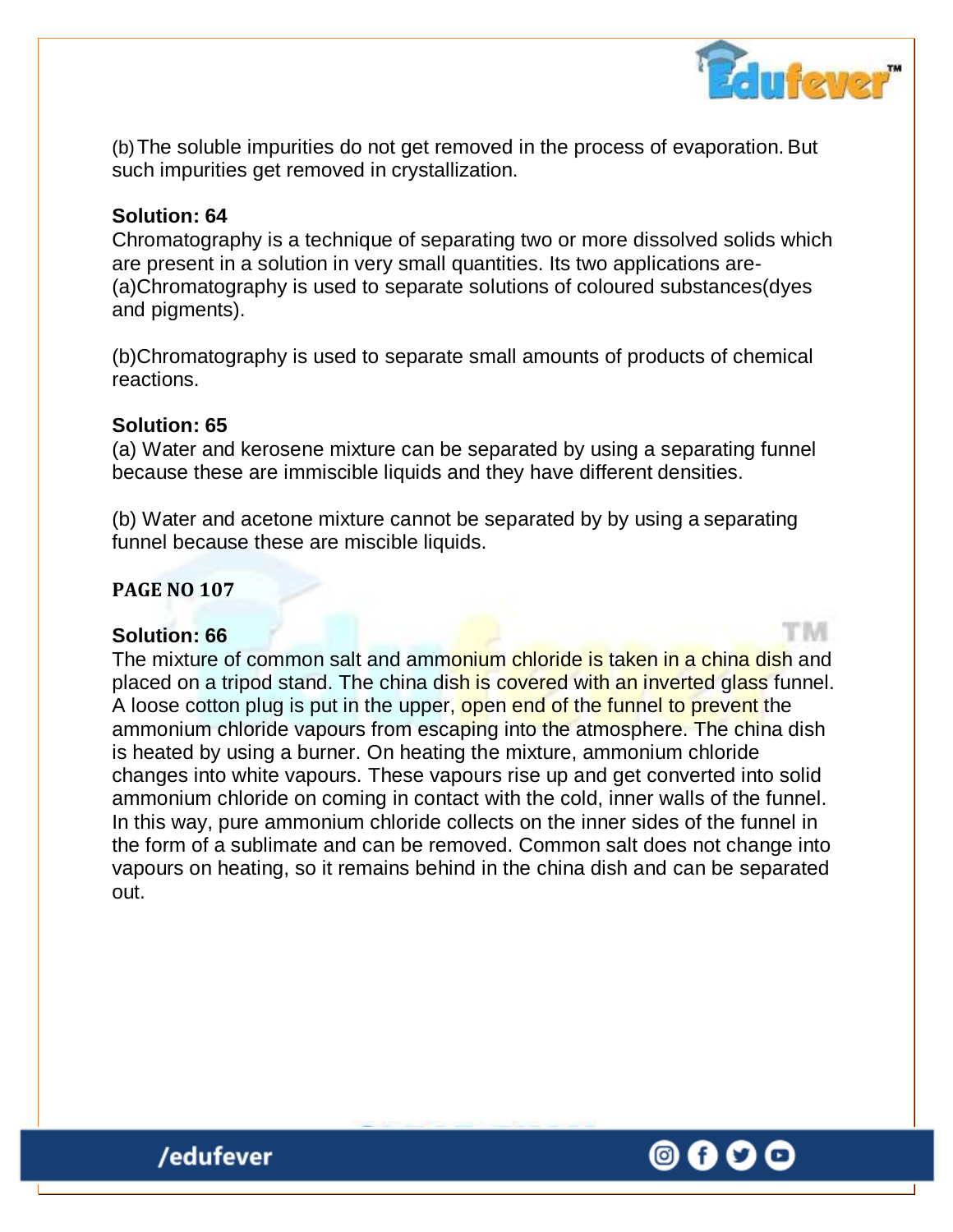

Fig. Separation of mixture of common salt and ammonium chloride by sublimation

Ammonium chloride sublimes on heating whereas common salt does not sublime on heating. So, we can separate ammonium chloride from a mixture of common salt and ammonium chloride by the process of sublimation.

## **Solution: 67**

/edufever

A mixture of common salt and water can be separated completely by the process of distillation. The distillation can be used to separate a liquid from dissolved nonvolatile solids.

The salt water mixture is taken in the distillation flask A and heated. Some porcelain pieces are put in the distillation flask to avoid bumping of the solution due to uneven heating. On heating, water forms vapours which rise up and come out through the side tube B of the distillation flask, and go into water condenser

C. Cold water from tap is circulated through the outer tube of condenser for cooling the vapours. The hot vapours get cooled in the condenser to form pure water (i.e. distilled water) which trickles down from the condenser and collectsin the beaker



 $\mathbf{u}$  few: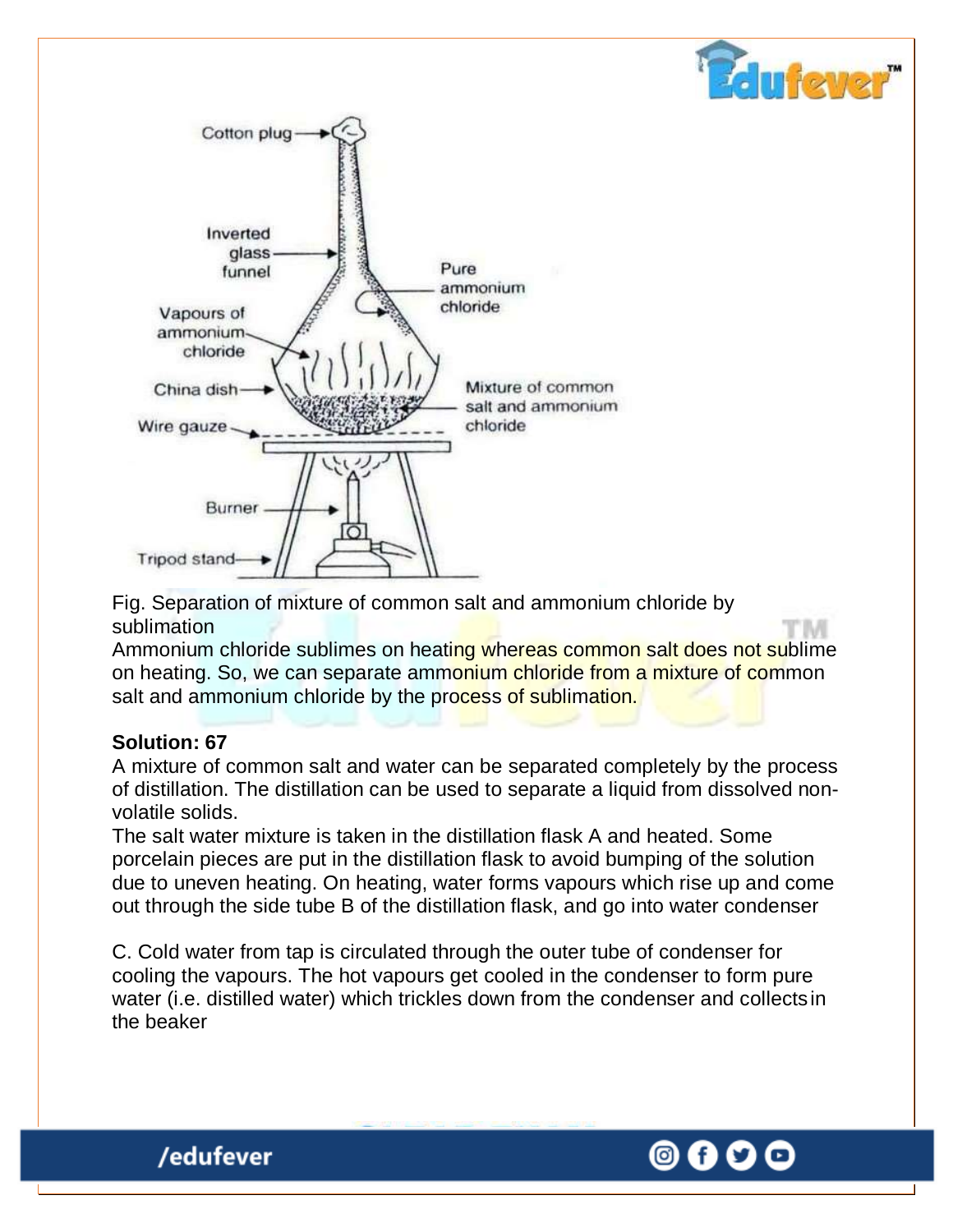

rм

D. Since the salt is non-volatile, so it remains behind in the distillation flask.



Fig. Separation of mixture of salt and water by distillation

#### **Solution: 68**

/edufever

In cities, drinking water is supplied from water works where river or lake water is made free from suspended solid substances and germs. In water works, the methods like sedimentation, decantation, loading, filtration and chlorination etc. are used to remove undesirable materials from water. The source of water supply in a city is either a nearby river or lake (reservoir), from there it is pumped into "sedimentation tank". Here it is allowed to stand for sometime so that many of insoluble substances present in water settle down at bottom of the tank. From there, it is sent to a "loading tank" where some alum is added to water. Here suspended clay particles in water get loaded with alum particles, become heavy and settle down at the bottom of the tank. Then, it is passed through "filtration tank". It has three layers: fine sand layer at top, coarse sand layer in middle and gravel as the bottom layer. These act as filters and even the small suspended particles get removed when water passes through these layers. Then, the clear water is passed into a chlorination tank. Here, chlorine is added to water to kill the germs present in it. Now, the clean and disinfected water is pumped by pumping station into high storage tanks and from there, it is supplied to homes and factories through the network of big and small pipes.

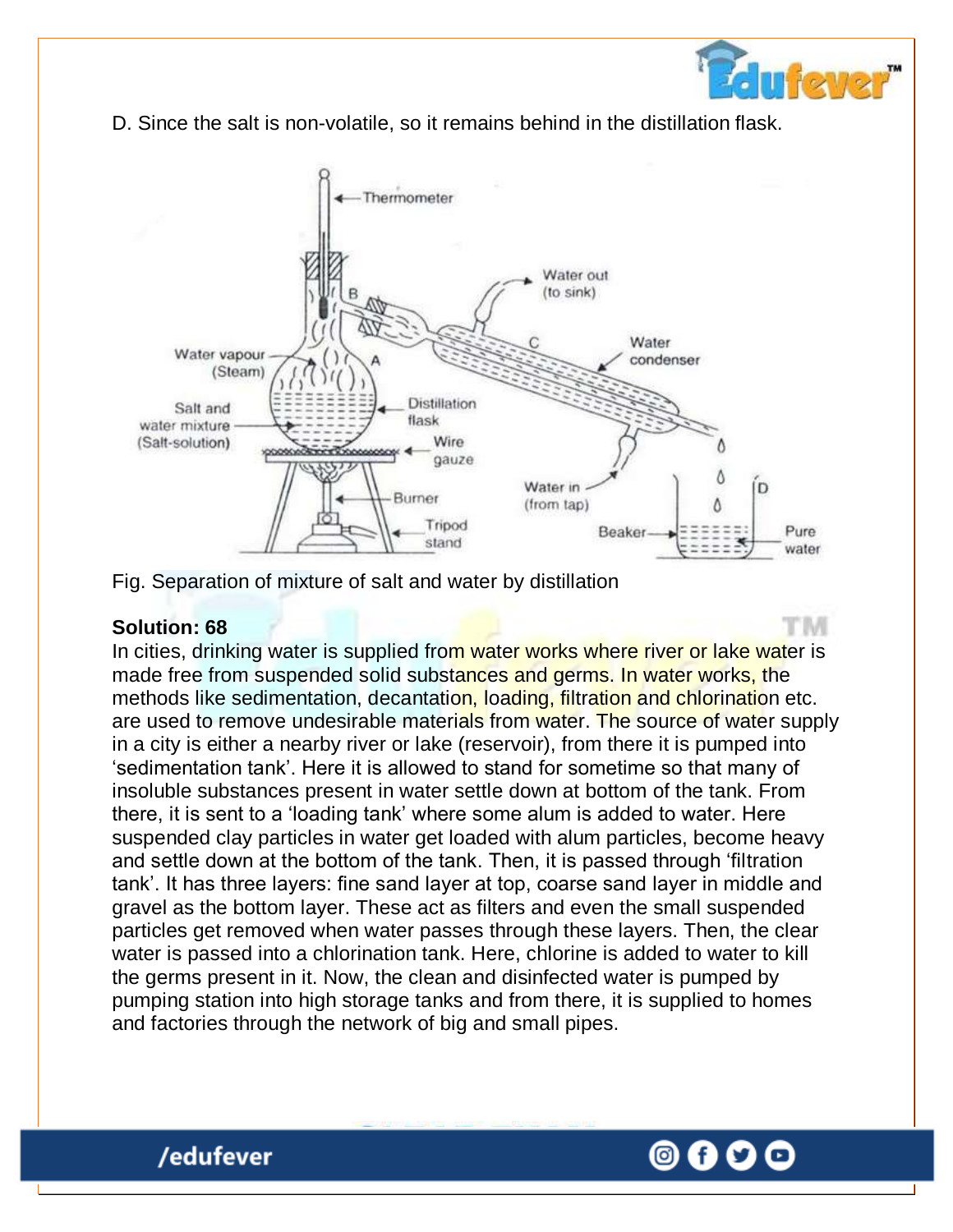

Fig. Water purification process at water works

## **Solution: 69**

(a) Fractional distillation is the process of separating two or more miscible liquids (liquids which mix together in all proportions and form a single layer) by M distillation, the distillate being collected in fractions boiling at different temperatures. The separation of two liquids by fractional distillation depends on the difference in their boiling points. It is carried out by using a fractionating column.

Fractionating column is a long vertical glass tube filled with glass beads. The glass beads provide a large surface area for hot vapours to cool and condens repeatedly. It provides different temperature zones inside it, the highest temperature being at the bottom of the column and the lowest temperature near its top. It is fitted in the neck of the distillation flask.

(b)

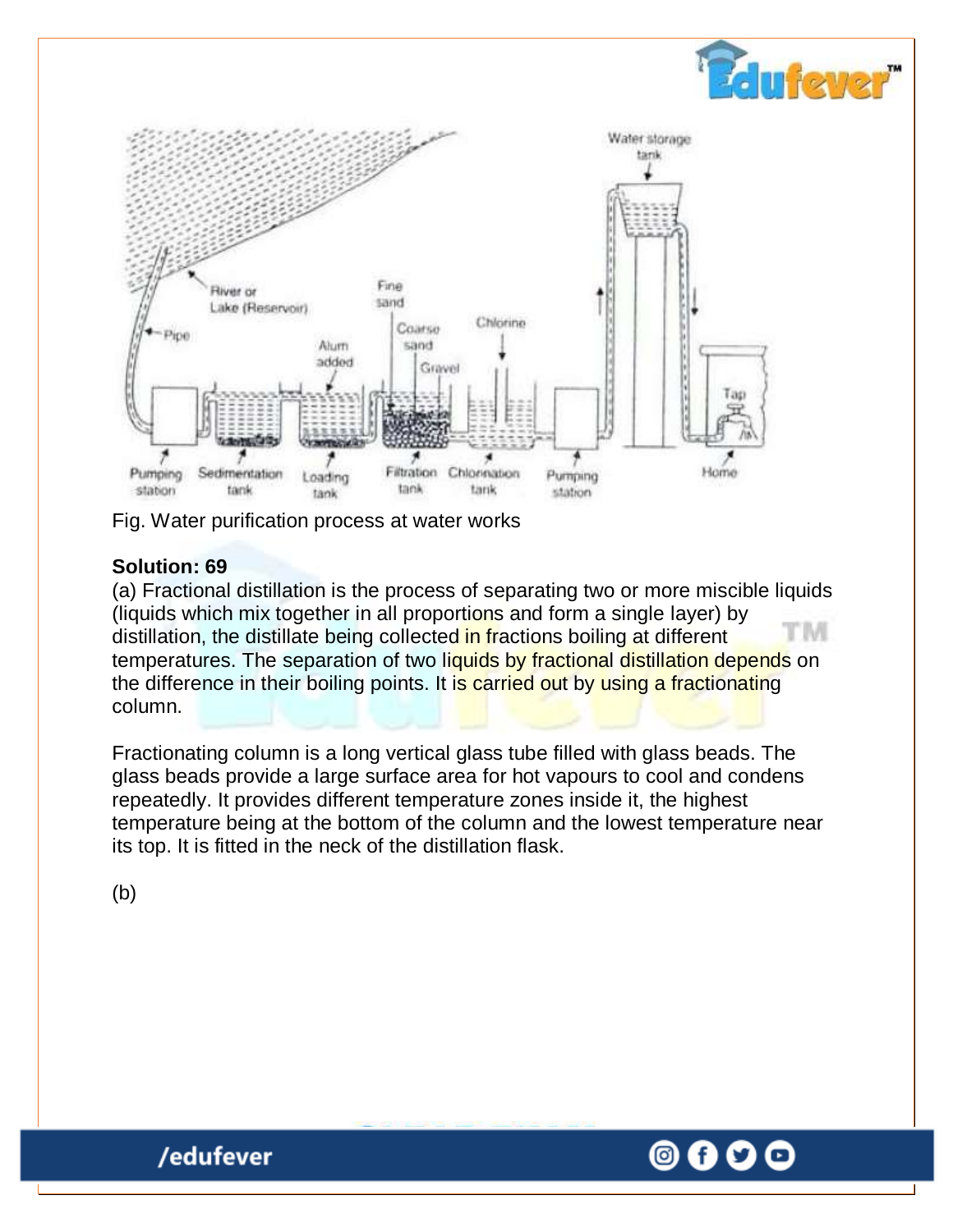

Fig. Separation of mixture of alcohol and water by fractional distillation

#### **Solution: 70**

/edufever

(a) Air is mixture of gases like nitrogen, oxygen, argon, carbon dioxide, helium, neon, krypton, xeon etc. The various gases of air are separated from one another by fractional distillation of liquid air. This separation is based on the fact that different gases of air have different boiling points(in liquid form).

The air is first filtered to remove dust, then water vapour and carbon dioxide are removed. Air is compressed to a high pressure and then cooled. The cooled air is then allowed to expand quickly into a chamber through a jet. This cools the air even more. This process of compression, cooling and rapid expansion of air is repeated again and again to make the air more and more cool so that it becomes liquid air. Now, the liquid air is fed into a tall fractionating column and warmed up slowly.

Liquid nitrogen has lowest boiling point of -196oC.So, on warming, it boils off first to form nitrogen gas and is collected at the upper part of the fractional distillation column. Liquid argon has a slightly higher boiling point of -186oC. So, it boils off next and collected as argon gas in the middle part of fractional distillation column. Liquid oxygen has a still higher boiling point of -183 oC. So, liquid oxygen boils off last and collected as oxygen gas at the bottom of fractional distillationcolumn.



ufever

TM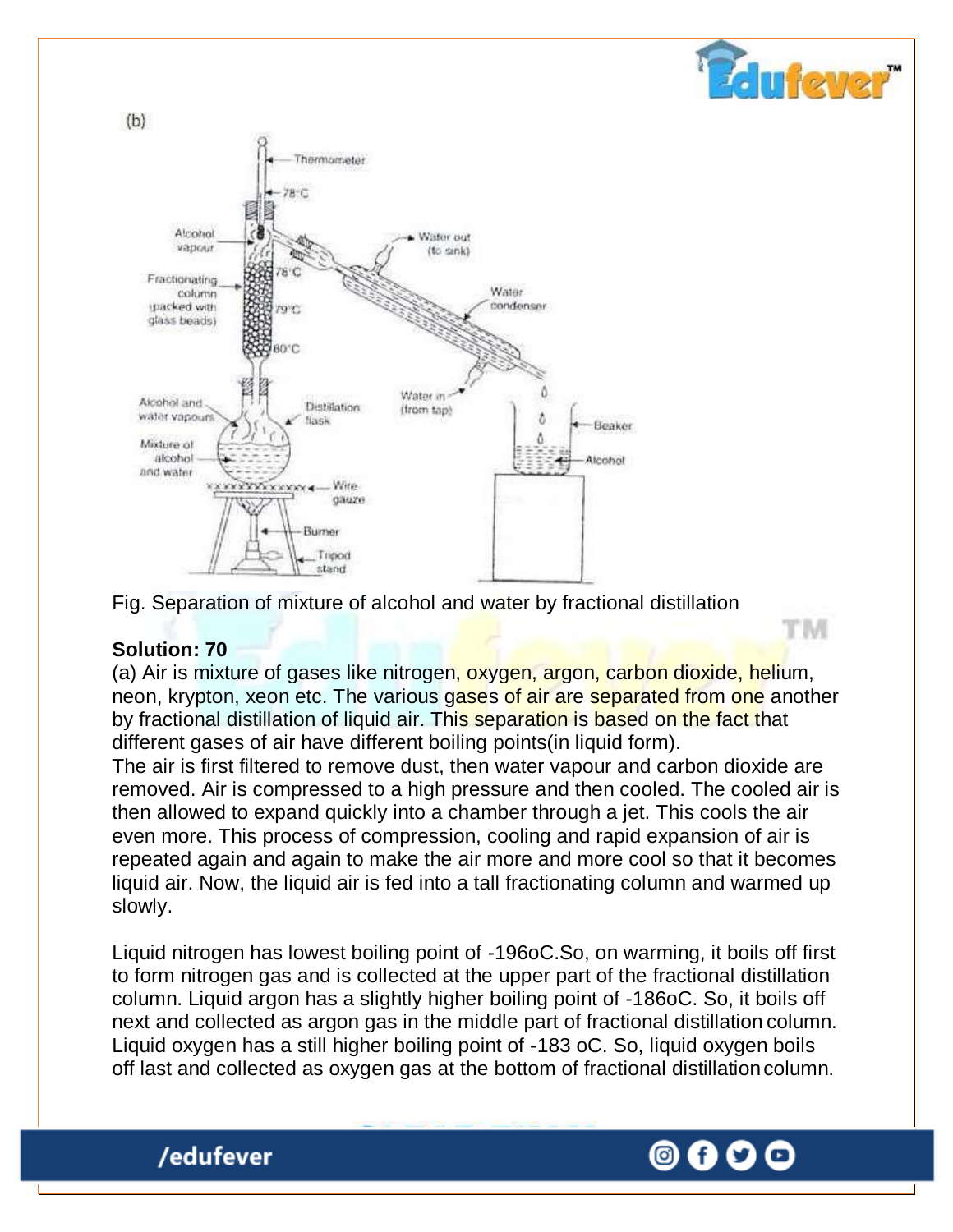

Fig. Separation of major gases of air

## **PAGE NO 108**

#### **Solution: 86**

(a) Y will be collected from near the bottom of the fractional distillationcolumn because it has highest boiling point of -183oC.

(b) Z will be collected from the top part of the fractional distillation column because it has lowest boiling point of -196oC.

(c) X will be collected from the middle part of the fractional distillation column because it has a boiling point of -186oC which is lower than that of Y but higher than that of Z.

(d) X is liquid argon; Y is liquid oxygen; Z is liquid nitrogen.

## **Solution: 87**

- (a) We will use fractional distillation to separate a mixture of A and B.
- (b) We will use separating funnel to separate a mixture of B and C.
- (c) (i) Alcohol would behave like A.
	- (ii) Water would behave like B.
	- (iii) Oil would behave like C.

## **Solution: 88**

(a) P is sand; Q is common salt; R is iron fillings; S is ammonium chloride.

(b) We first separate R (iron filings) by using a magnet to attract them. Then,

/edufever



M